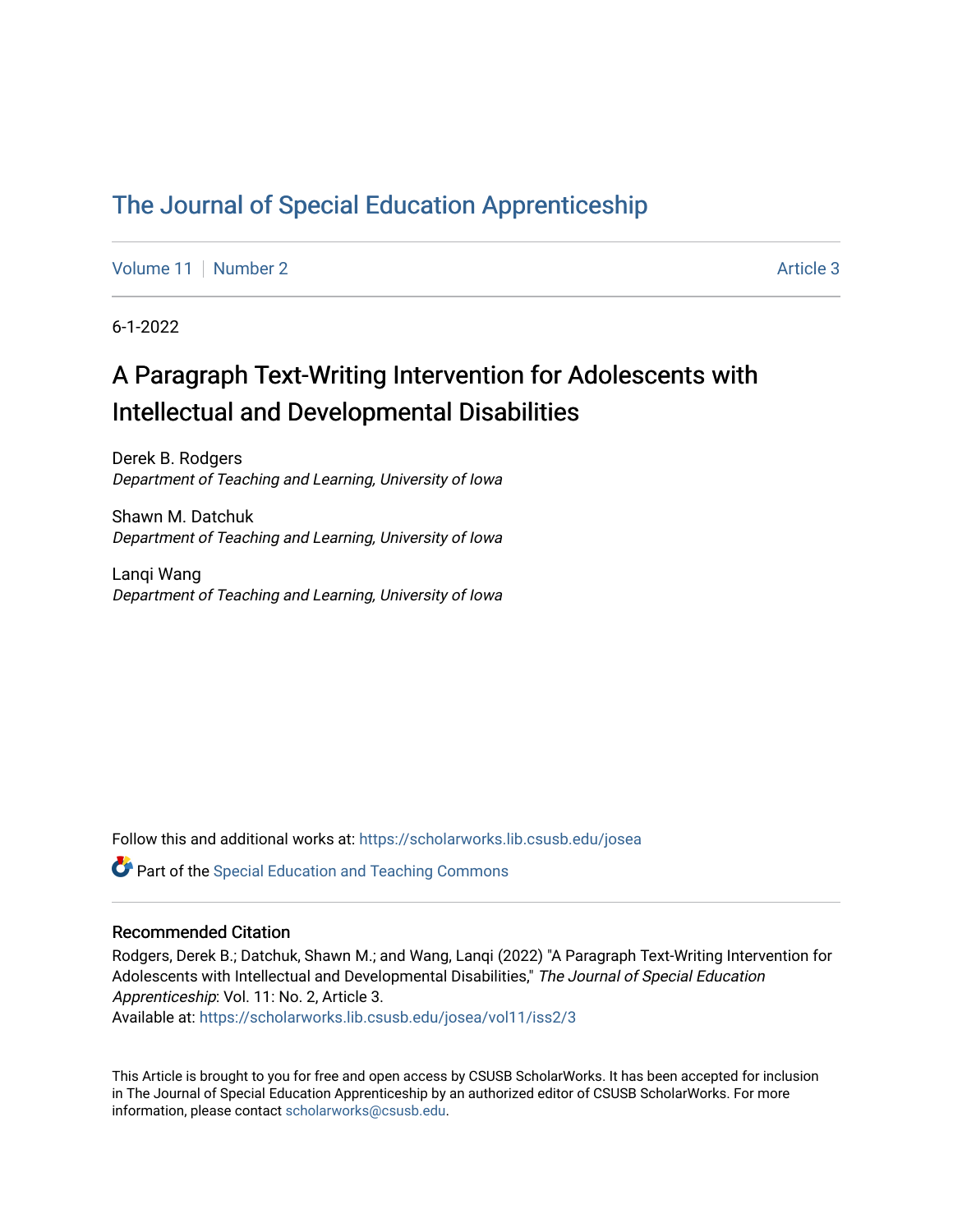ISSN 2167-3454

**JOSEA** 

THE JOURNAL OF SPECIAL EDUCATION **ÁPPRENTICESHIP** 

**Vol. 11(2) June 2022**

## **A Paragraph Text-Writing Intervention for Adolescents with Intellectual and Developmental Disabilities**

Derek B. Rodgers, Shawn M. Datchuk, & Lanqi Wang Department of Teaching and Learning, University of Iowa

Paragraph text-writing refers to constructing multiple words and sentences into the form of a paragraph. It is critical to overall written expression; unfortunately, many students with disabilities struggle to develop it to fluency. The present study investigated the effects of a multicomponent intervention on the accuracy and fluency of paragraph text writing skills of three adolescents with intellectual and developmental disabilities. The intervention procedures featured a combination of explicit instruction and timed practice delivered through a series of short, supplemental lessons. Intervention was delivered one-on-one, and a multiple probe across participants designed was used. Results were mixed, with two of three students showing an improvement in multiple skills related to paragraph text-writing, including sentences with appropriate syntax, semantics, capitalization, and punctuation. The limitations of this study as well as implications for practice are discussed.

*Keywords*: autism spectrum disorders, intellectual disability, text writing, writing fluency, explicit instruction

Correspondence concerning this article should be addressed to Derek B. Rodgers, 259 Lindquist Center, University of Iowa, Iowa City IA 52242. Email: [derek-rodgers@uiowa.edu](mailto:derek-rodgers@uiowa.edu)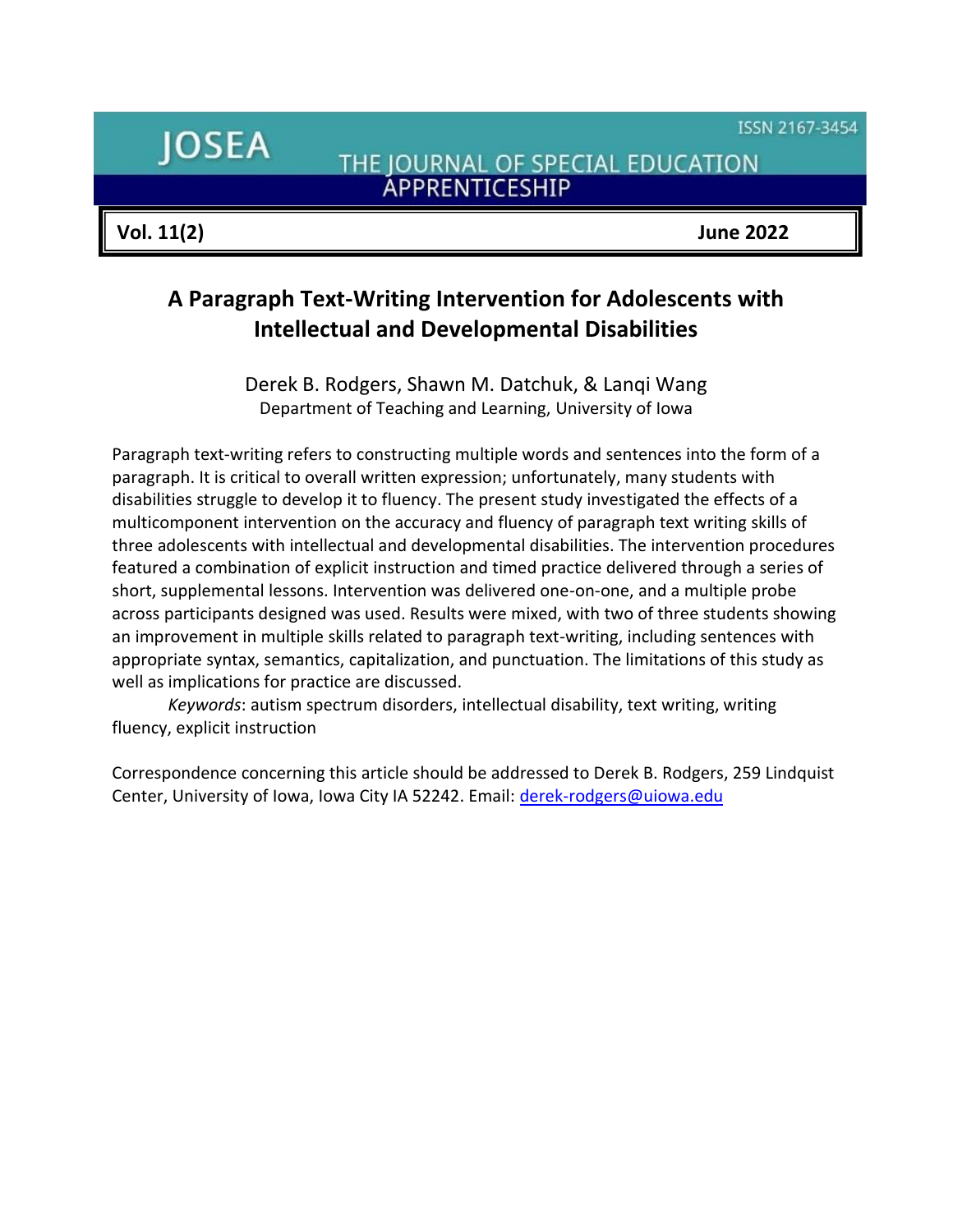Writing is a critical aspect of academic success, and students need adequate writing abilities for a variety of purposes. For example, adolescent students often use writing to share their thinking regarding important curriculum, and their teachers use their written products to evaluate students' knowledge (Bangert-Drowns et al., 2004; Graham & Hebert, 2011). For transition-aged students, writing continues to be an important set of skills: Writing abilities are positively associated with improved vocational outcomes (National Commission on Writing, 2004). Socially, the ability to write well is needed to maximize the opportunities offered by social media and text messaging (Penner-Williams et al., 2009).

Written expression is a collection of multifaceted skills, an important set of which is multiple text-writing skills: the composition of multiple words that follow the rules of appropriate spelling, syntax, semantics, and usage (Kim et al., 2018). Adolescent students often write at the discourse-level (e.g., paragraphs or more), and must therefore develop adequate paragraph text-writing skills, or the construction of several grammatically sound sentences about a singular topic. Indeed, teachers rate complete sentences as an important part of highquality writing (Gansle et al., 2002). Unfortunately, the evidence suggests that many students with disabilities struggle to develop adequate writing skills. According to the National Assessment of Educational Progress (NAEP), a national assessment of academic skills including writing, 60% of eighth graders and 63% of twelfth graders with disabilities scored at the Below Basic level on the NAEP writing assessment (National Center for Educational Statistics, 2011). Comparatively, only 15% of eighth graders and 17% of twelfth graders without disabilities scored at the Below Basic level on the same assessment. Those who scored in the Below Basic category demonstrated challenges associated appropriate grammar, usage, mechanics, and semantics at the discourse-level.

Difficulties in one or more of the skills involved in text writing can persist across grade levels for some students (Troia et al., 2019), and students with disabilities—including those with intellectual and developmental disabilities (IDD)—tend to experience considerable difficulty (Joseph & Konrad, 2008). Specifically, research has shown that students with autism spectrum disorder (ASD) tend to write sentences that are shorter and less complex than their peers without disabilities (Pennington et al., 2014) and can produce numerous errors in syntax and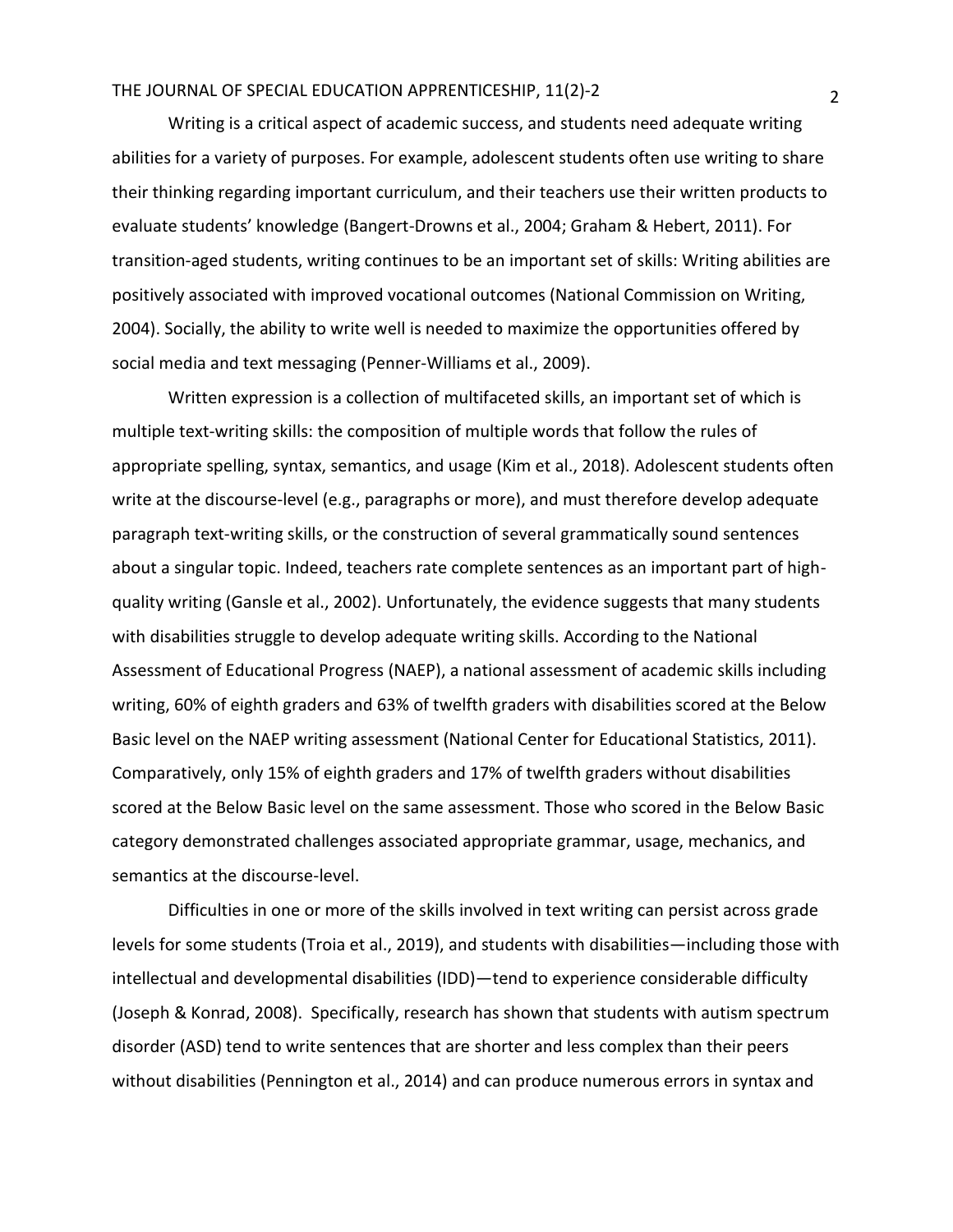grammar (Menyuk & Quill, 1985). Similarly, students with intellectual disabilities have also been shown to have difficulty composing text without syntactical and grammatical errors (Monroe & Troia, 2006). These difficulties are further complicated by the fact that students with IDD tend to have cognitive deficits that impact organizational skills, working memory, and self-regulation abilities (Gabig, 2008; Moore, 2002)—which can make it more difficult for them to learn and transfer academic skills (Gargiulo & Bouck, 2018; Richards et al., 2015).

For adolescent students with IDD, difficulties with paragraph text-writing may stem from multiple related components of written expression exemplified in the simple view of writing (Berninger & Amtmann, 2003). Often used to describe the writing development of elementary-aged writers, preliminary research found the simple view of writing to be a useful way of understanding the written expression of struggling and non-struggling adolescent writers (Limpo et al., 2017; Poch & Lembke, 2017). The simple view of writing describes written expression as stemming from an interplay of transcription (i.e., handwriting, spelling, typing), text generation (i.e., multiple words into sentences and paragraphs that make semantic and syntactic sense), and executive functioning skills (i.e., planning, revising, self-regulation), all of which are affected by the writer's finite working memory (Berninger & Amtmann, 2003). The model posits that students who are learning to write rely upon a finite resource of working memory. For example, a student working on transcription skills may devote much of their working memory to handwriting, leaving little working memory to dedicate to more complicated skills (e.g., text generation and executive functioning skills). However, as the writer develops transcription skills to fluency, she or he can dedicate further working memory to more complex writing skills. Writing researchers have validated these developmental aspects of the simple view of writing. For example, fluency in the transcription skills of handwriting and spelling have been found to promote the quantity and quality of text generation (Datchuk & Kubina, 2013; Garcia et al., 2017). Furthermore, fluency in the simple sentence text writing has been found to ease acquisition of paragraph composition (Datchuk, 2016).

## **Behavioral Fluency: Intervention Framework and Prior Studies**

Given the interrelated nature of writing skills and the importance of fluency to working memory, developing the multiple, related skills involved in paragraph text-writing to fluency is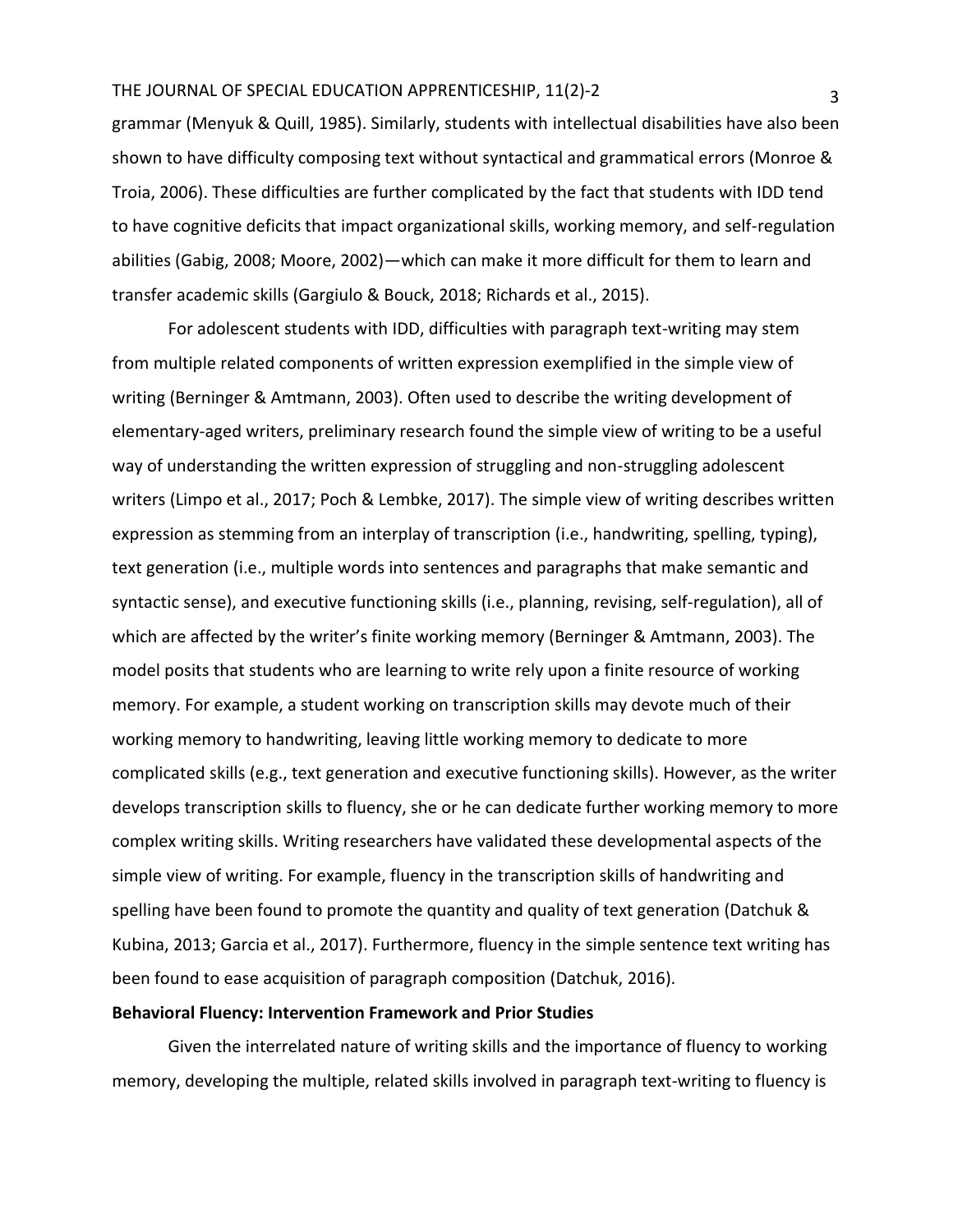critical. Behavioral fluency is a complimentary theory that helps explain the importance of fluency, defined as a behavior or skill performed a specified level of accuracy and speed (Kubina & Yurich, 2012). Behavioral fluency is thought to have several benefits (Datchuk, 2017). First, the fluent skill should show immediate improvement in both accuracy and speed. Second, the skill should maintain with little change in performance after instruction. Third, fluency should promote the development of closely related skills. With these principles of behavioral fluency applied to written expression, interventions that target fluent paragraph text-writing should theoretically (a) show an immediate increase in multiple related skills of sentence construction, syntax, semantics, punctuation, and capitalization and (b) produce experimental effects that maintain following intervention. Broadly, students ought to be able to generate more text in a given time with improved accuracy (e.g., improved grammar, punctuation, capitalization).

Most writing interventions for students with IDD focus on writing strategy use and the effects of such strategies on the quality of students' essays and stories (e.g., Asaro-Saddler & Bak, 2012; Asaro-Saddler & Bak, 2014; Woods-Groves et al., 2020). To date, no studies have investigated the effects of text-writing interventions for students with IDD (e.g., sentences or paragraph composition. However, the broader intervention literature for students with disabilities suggests a combination of explicit instruction and timed practice may serve as an appropriate framework for intervention to improve text writing. For example, to improve the accuracy of text-writing of students with learning disabilities (LD), emotional-behavioral disorders (EBD), and other writing challenges, multiple studies have used explicit instruction with picture-word prompts (Anderson & Keel, 2002; Datchuk, 2016; Datchuk & Rodgers, 2019; Viel-Ruma et al., 2010; Walker et al., 2005). These procedures were used to develop textwriting skills to accuracy, which is the first component of behavioral fluency.

Explicit instruction follows a model-lead-test instructional framework where the scaffolding that students receive at the beginning of instruction is gradually removed as students develop autonomy and mastery over the targeted skills (Archer & Hughes, 2011). Explicit instruction procedures have been shown to be effective at improving the writing skills of students with disabilities (Sturm, 2012). The reduction of complex material into smaller instructional units may also benefit students with IDD specifically, given this population's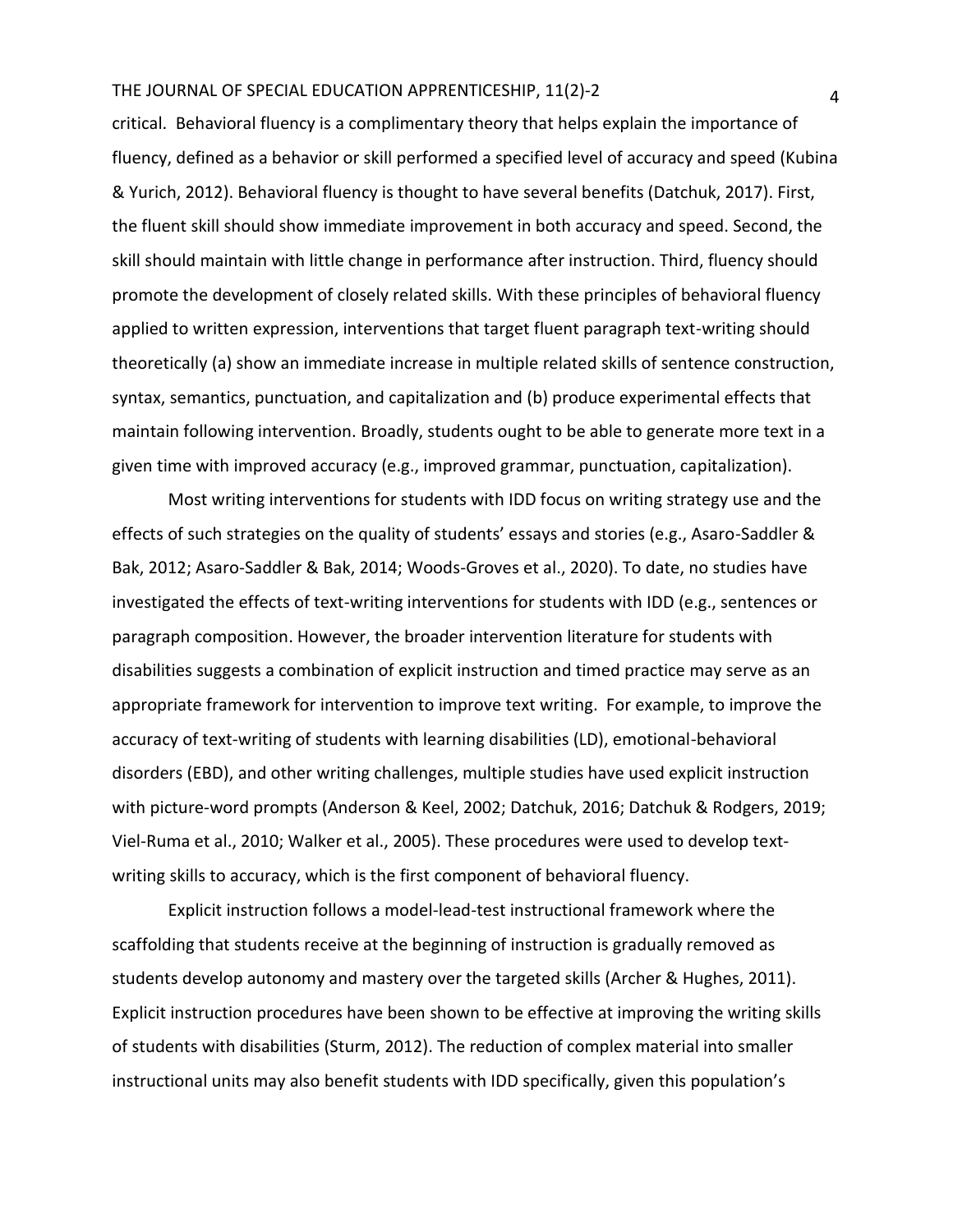challenges with cognition that were described earlier. Across the studies mentioned in the previous paragraph, instructors provided explicit instruction using picture-word prompts to provide a focal point for instruction and allow instructors to quickly deliver feedback and error correction. The prompts depicted a subject engaged in an action with several accompanying words that help describe the image. As a result of intervention, participants improved their text-writing as measured by modified correct and incorrect writing sequences (CWS and IWS; Ritchey et al., 2016). A CWS measures the appropriateness of adjacent writing units, and a student earns a CWS when a sentence begins with a capital letter and adjacent writing units include appropriate grammar and semantics. Any writing unit that does not meet these criteria is considered an IWS.

Similarly, to improve text-writing fluency, several studies have paired explicit instruction with a type of timed practice referred to as sentence instruction and frequency building to a performance criterion (SI and FBPC; Datchuk, 2017; Datchuk & Kubina, 2013; Datchuk et al., 2015; Datchuk, 2016). The SI component used explicit instruction to improve text-writing accuracy within simple sentence, and the FBPC component used timed practice trials to target text-writing fluency. During each FBPC lesson, students completed multiple 1-minute practice trials with picture-word prompts. After each practice trial, students received error correction and performance feedback on their specific rate of a modified form of CWS. The FBPC lessons continued until students completed 10 to 15 FBPC lessons, or they met a performance criterion set from a small sample of high-performing writers (i.e., at least 30 CWS per 1 minute). Students in each study demonstrated improved levels of CWS. However, the SI and FBPC studies did not investigate the effects of explicit instruction procedures on paragraph textwriting; the studies focused only on sentences. One study (Datchuk et al., 2016) investigated the transfer effects of SI on descriptive paragraph probes. Students did not receive paragraph instruction, but they completed paragraph probes during baseline at after intervention to evaluate the effects on writing paragraph. Therefore, no such study has yet examined the effects of explicit paragraph instruction on paragraph-text writing skill.

**Purpose of the Present Study**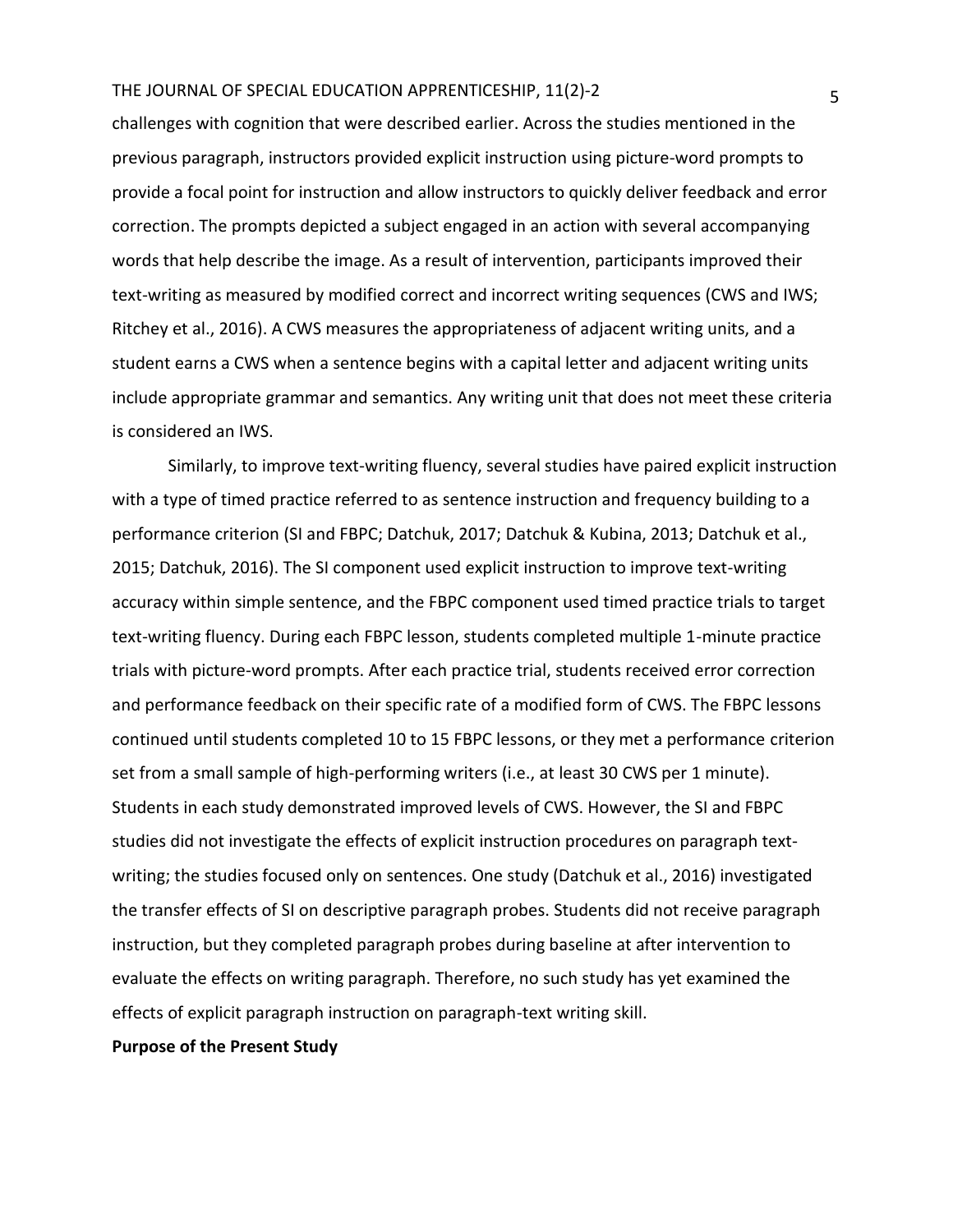To improve the paragraph text-writing of adolescents with IDD, the present study extends prior research with a new population of learners. Prior studies have examined the impact of SI and FBPC on the accuracy and fluency of simple sentence text-writing for students with LD, EBD, and writing challenges. In this study, we evaluated the effects of paragraph instruction (PI) and FBPC on the paragraph text-writing skills of adolescents with IDD. The PI and FBPC procedures included the construction of multiple, related simple sentences into a paragraph. The present study was guided by the following research question: What are the effects of PI and FBPC intervention on the paragraph text-writing skills of adolescent students with IDD?

#### **Methods**

### **Participants and Setting**

Three students participated in the study, all of whom were receiving special education services in a suburban, Midwestern high school. All students were recommended to the lead investigator by their special education teacher and were recommended because they had difficulties composing paragraphs. No other individuals were considered for participation in the study. The first student, Amelia, was a white female in  $11<sup>th</sup>$  grade who was 17 years old at the time of intervention. She was diagnosed with ID and had a full-scale IQ of 63. Stuart was a 15 year-old white male in 9<sup>th</sup> grade. He was diagnosed with ASD and had a full-scale IQ of 89. The final participant, Loretta, was a white female in 10<sup>th</sup> grade who was 16 years old at the time of intervention. She was also diagnosed with ASD and had a full-scale IQ of 84.

The first author was the lead investigator and conducted the intervention. He was a graduate student with a master's degree in special education and seven years of experience working with adolescents with IDD. All sessions took place in a special education classroom during the same free period in the students' schedules. The interventionist worked individually with each student. He sat next to the student at a small, round table in the corner of the room. **Materials**

There were 13 unique sets of intervention stimuli: 3 for the PI lesson and 10 for the FBPC lessons. The PI materials included paragraphs with complete and incomplete sentences, verb conjugation activities (i.e., present to past tense), and picture-word prompts. Each FBPC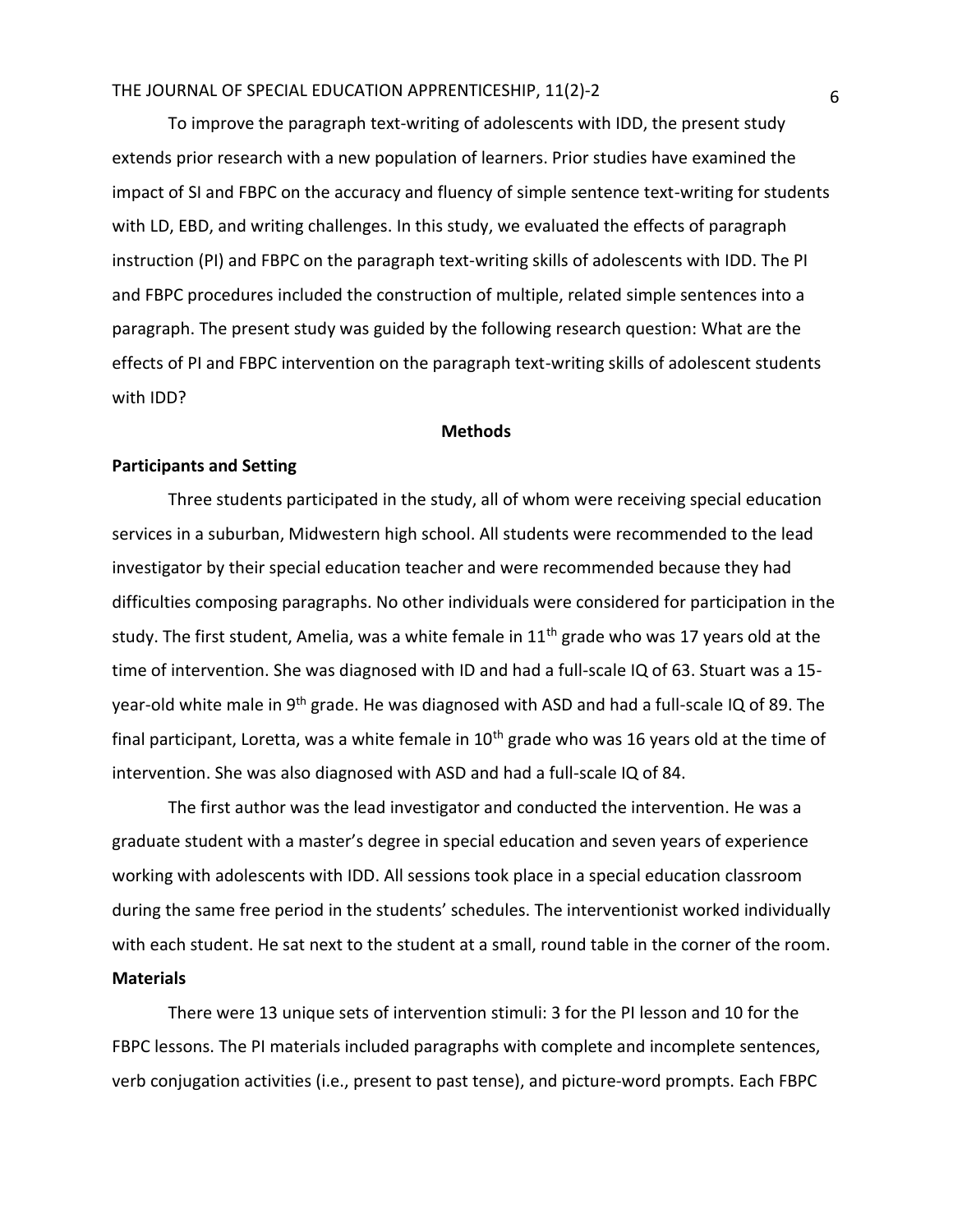set had picture-word prompts with space for students to handwrite their response and record their goal and actual score. Picture-word prompts appeared as three rectangular panels and three words associated with the pictures. The first and third panels were hand-drawn images that corresponded to the beginning and end, respectively, of an action. The middle panel was empty.

There were 30 unique sets of 3-minute descriptive paragraph probes used for the dependent variable. The paragraph probes were formatted similarly to FBPC materials: pictureword prompts of three rectangular panels and words associated with the pictures. However, paragraph probe image and word combinations did not overlap with those used for intervention.

#### **Definition and Measurement of the Dependent Variables**

The interventionist administered a 3-minute descriptive paragraph probe at the end of every session. The interventionist handed the student a probe and said, "Write your name and date at the top, then put your pen or pencil down. You're going to write a paragraph that describes these pictures. The first picture shows the beginning. The middle is missing. The last picture shows how it ended. There are some words you can use below the pictures." The interventionist then read aloud the words below the images. "Do you have any questions on what the pictures show or the words?" The interventionist responded to any questions and began the timer. The interventionist did not provide any feedback during the timing or after the student was finished writing. Three dependent variables (described below) were observed on each probe.

**Correct and incorrect writing sequences.** Similar to previous studies (e.g., Datchuk, 2016; Datchuk & Rodgers, 2019; Ritchey et al., 2016), we used a modified version of CWS and IWS that ignored spelling errors provided misspelled words were phonetically similar to the intended word (e.g., fone for phone). For example, the sentence "\_tammy\_playz\_basketbal\_." contains four total writing sequences, as indicated by the underlined spaces. This sentence would be scored as such: "<sup>x</sup>tammy<sup>x</sup>playz^basketbal^." Both 'playz' and 'basketbal' are acceptable despite the spelling errors, given that they are phonetically similar to the intended word. 'Tammy' is incorrect on both sides because it was not capitalized. Prior research has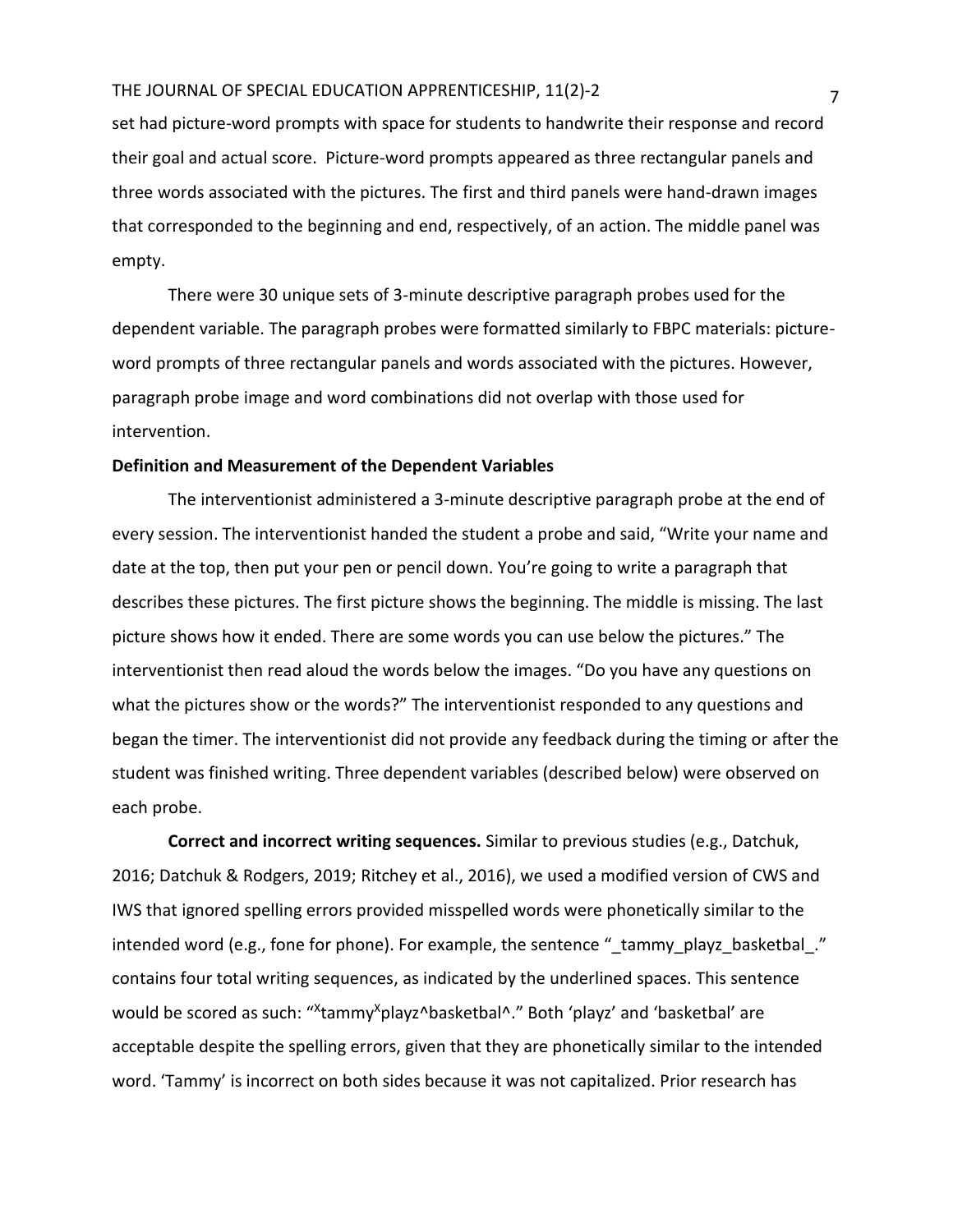identified CWS and IWS as valid measures for evaluating the writing of young adults with IDD (Hosp et al., 2014).

**Paragraph text-writing rubric.** The authors developed a trait-based paragraph textwriting rubric to address text-writing elements targeted by instruction that might escape CWS and IWS. For example, CWS and IWS do not explicitly measure the number of complete sentences. In addition, because CWS and IWS evaluate only adjacent writing units and not the entirety of the composition (Romig et al., 2017), it is possible to achieve a high number of word sequences by writing an ungrammatical, lengthy run-on sentence. Other writing studies with student with IDD used holistic rubrics (Asaro-Saddler & Bak, 2012; Asaro-Saddler & Bak, 2014) to measure students' writing. However, these rubrics generally measure overall quality do not evaluate the specific text-writing components targeted by this intervention. Therefore, the authors created the paragraph text-writing rubric evaluate the appropriateness of each individual sentence within the context of the entire composition.

The rubric evaluated students' paragraphs on several elements. First, the presence of an indentation was scored dichotomously  $(1 = yes, 0 = no)$ . Then, each sentence within the paragraph was scored for three elements (i.e., syntax/semantics, capitalization, and punctuation) on a 0-3-point scale (3 = no error, 2 = one error, 1 = two errors, 0 = two or more errors). Therefore, individual sentences were worth a possible nine points. Syntax/semantics referred to rules of appropriate grammar and meaning. Rules of grammar included subject-verb agreement and consistent verb tense. Semantics referred to the issues affecting the interpretability of a sentence. Capitalization referred to the appropriate capitalization of the first letter of a sentence and proper nouns. Punctuation was the appropriate placement of an end punctuation mark. A student who wrote three complete sentences with an initial indentation would receive a score of 28 points (i.e., 9 points for each sentence and 1 point for the indentation). The number of sentences was dependent upon punctuation; students who omitted a punctuation mark between sentences were evaluated as having written a single runon sentence.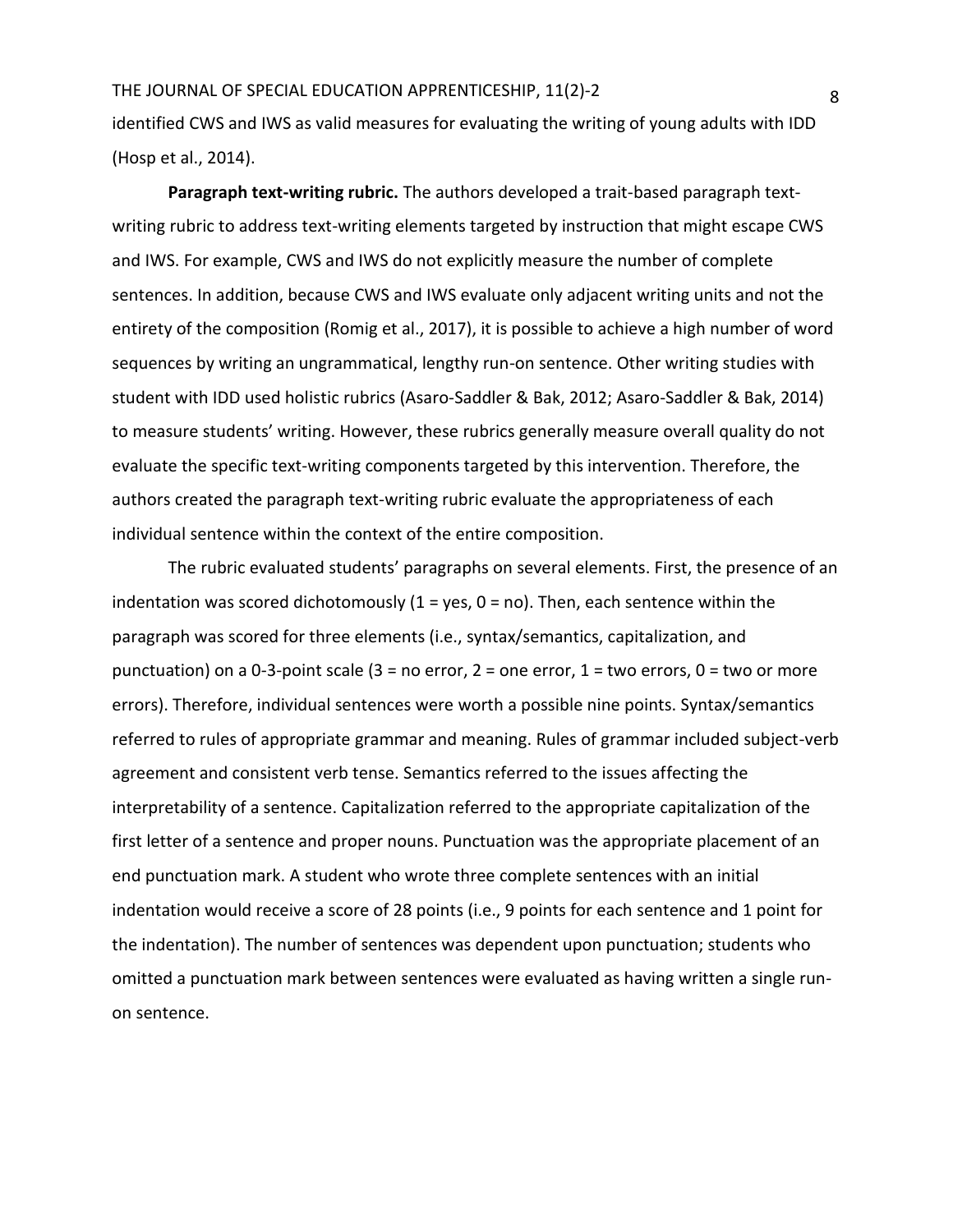#### **Interobserver Agreement**

The first author scored all probes, and a graduate student unaffiliated with the study served as a second rater. The lead author trained the graduate student on the dependent measures until reaching at least 95% agreement on sample probes. The graduate student scored a randomly selected 35% of the total probes across all phases. The following Pearson correlation coefficients were found: 0.97 for CWS, 0.97 for IWS, and 0.99 for the rubric. **Independent Variable**

# The independent variable was a multi-component intervention of PI and FBPC. The PI component was three 25-minute instructional lessons (Lessons  $1 - 3$ ). The three PI lessons featured explicit instructional techniques of model-lead-test (Archer & Hughes, 2011): the interventionist modeled new skills, led students through guided practice, and tested for independent performance. The interventionist provided the students with praise for correct responses and immediate error correction for errors. For example, when the student successfully started their paragraph with an indentation, the interventionist praised the student by saying, "Good job on starting your paragraph with an indentation," or a similar phrase. When the student made an error (e.g., their sentence lacked punctuation) the interventionist said, "You did not use punctuation at the end of this sentence. Each sentence needs to end with punctuation. Please write a period at the end of the sentence." The PI lessons ended once students achieved the at least 90% on an activity at the end of the third lesson. The FBPC component was a maximum of 10 practice lessons (Lessons 4 to 13) that each lasted approximately 15 minutes. Each FBPC lesson featured two, 3-minute practice trials of paragraph writing, goal setting, performance feedback, and error correction. The FBPC lessons ended in one of two ways: either when a student earned 42 points on the paragraph textwriting rubric on at least one practice trial for two out of three consecutive lessons or after Lesson 13, whichever occurred first.

#### **Experimental Design and Data Analysis**

A multiple-baseline across participants design was used, with intervention staggered across students to detect to detect a functional relation between the intervention and the dependent measures (Kazdin, 2011). Intervention began when one student established a steady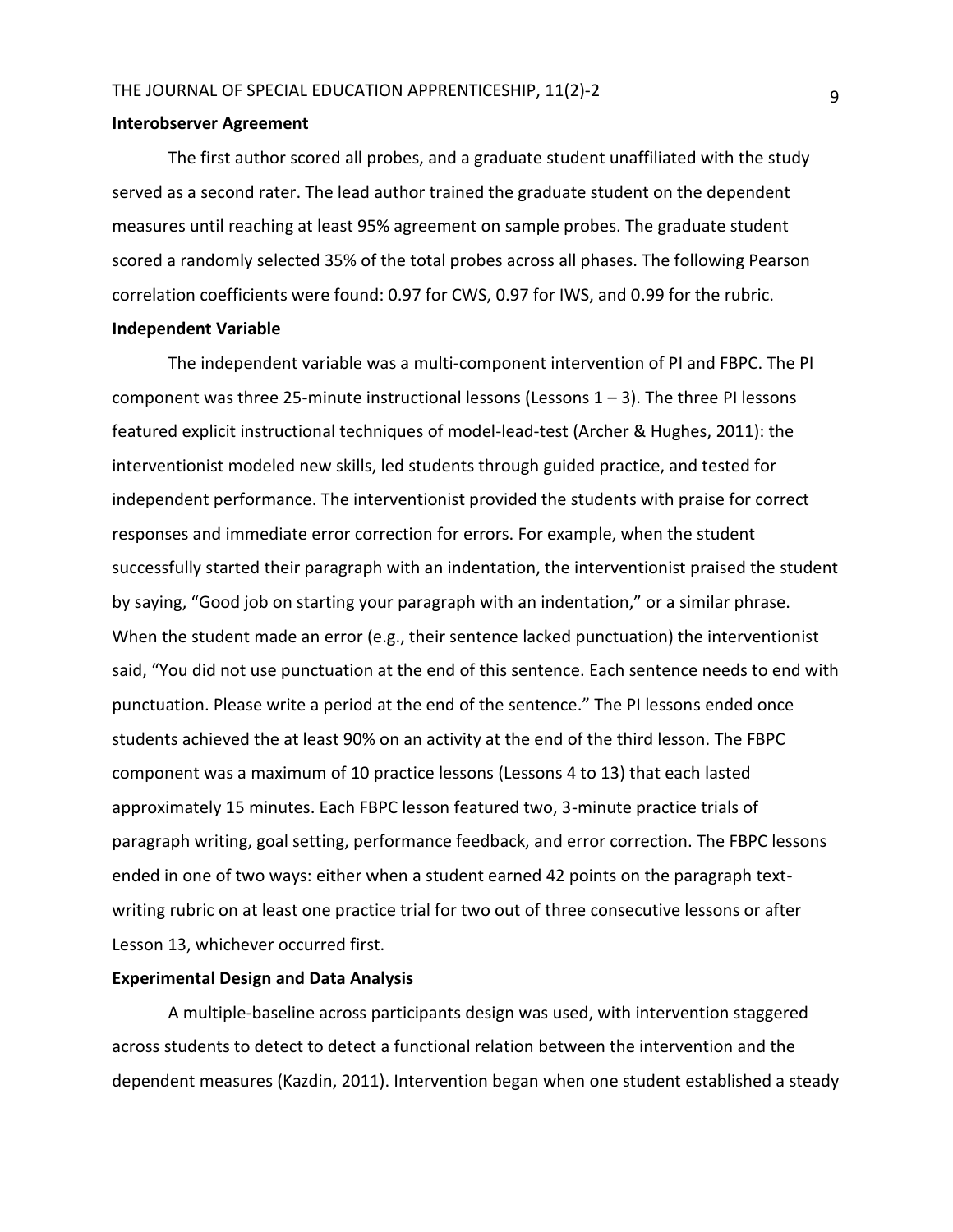baseline across the dependent variables. The other students entered intervention only after the previous student successfully completed the first three PI lessons. We used visual analysis to evaluate the effects of the intervention (Kazdin, 2011), bolstered with Tau-U effect sizes. Tau-U is an overlap index that ranges from -1 to 1, with higher values corresponding to higher proportions of intervention data showing improvement from baseline (Parker et al., 2011). Tau-U is preferable to other non-overlap indices, such as percentage of non-overlapping data, because it allows researchers to control for baseline trend. In addition, Tau-U yields an estimate of variance in addition to the effect size; other single-case effect sizes do not. Vannest and Ninci (2015) recommend the following interpretational guidelines for effects: < 0.20 is small, 0.20 to 0.59 is moderate, 0.60 to 0.80 is large, and > 0.80 is very large.

#### **Procedures**

#### *Screening*

Three students who displayed difficulty with paragraph composition were recommended for intervention by their teacher. Students completed four tasks used in previous studies (Datchuk, 2017; Datchuk et al., 2015) to evaluate pre-intervention skills related to paragraph text-writing: handwriting, reading, spelling, and construction of simple sentences. These data were meant for descriptive purposes to inform the interventionist's understanding of students' writing skills that were not targeted by intervention. The 1-minute handwriting copy task was administered and scored for the number of correct, legible letters. Second, students read aloud sentences taken from the intervention materials for a 1-minute oral reading probe. Responses were scored for the number of words read correctly per minute. Third, during a 1-minute sentence construction probe, students wrote sentences to a series of picture-word prompts, and the probes were scored for correct and incorrect writing sequences. Fourth, a list of 25 high frequency words were dictated to students. The spelling probe was untimed and was scored for the percentage of correctly spelled words. Screening data was used to identify challenges associated with handwriting, spelling, and sentence construction skills. Because the participating school did not have IQ information for the students, the lead author also administered the Kaufman Brief Intelligence Test – second edition (KBIT – 2; Kaufman & Kaufman, 2004). The results of these screening measures are presented in Table 1.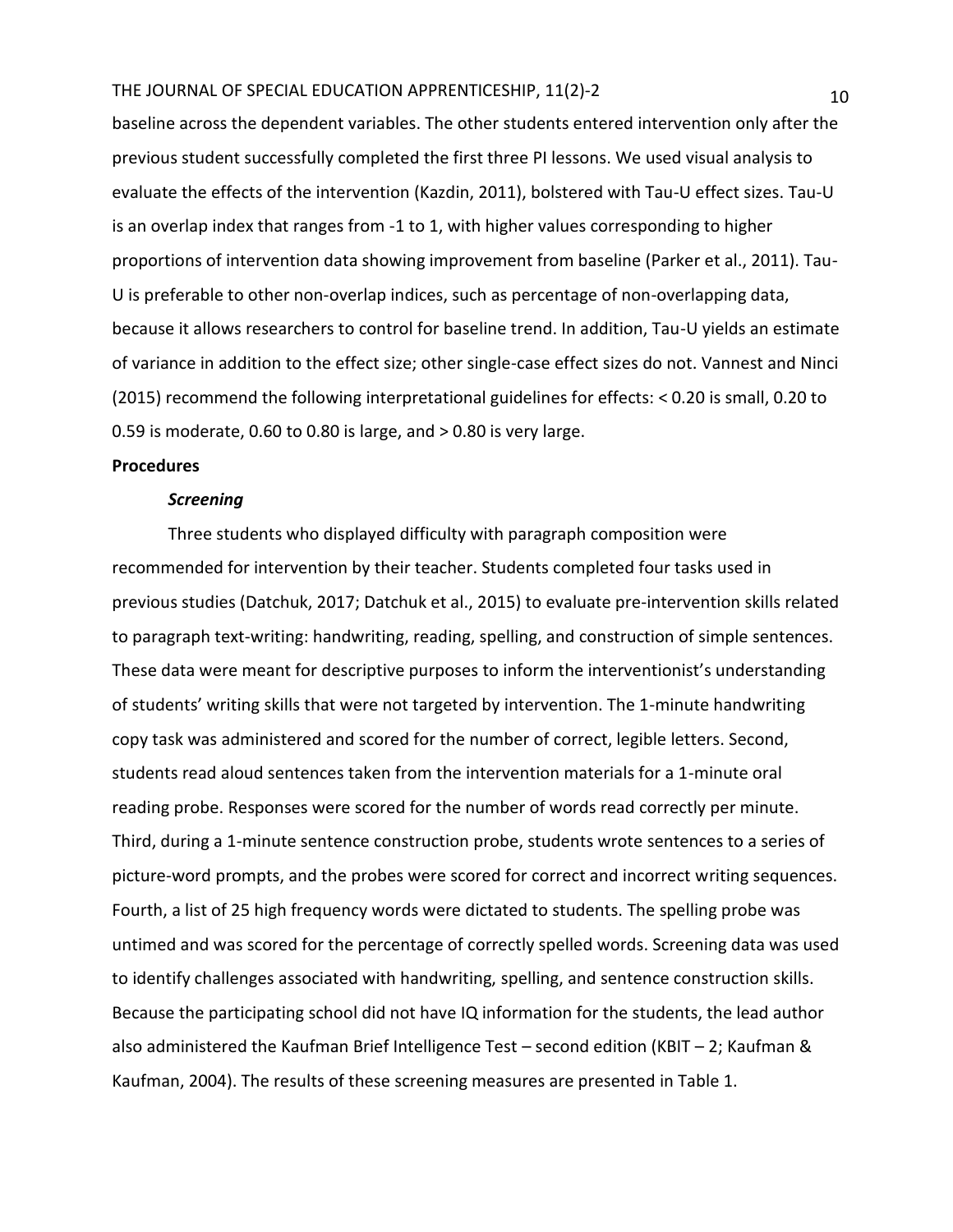|                       |                         |        | Student    |            |
|-----------------------|-------------------------|--------|------------|------------|
| Variable              | Level                   | Amelia | Stuart     | Loretta    |
| Demographics          | Gender                  | F      | м          | F          |
|                       | Grade                   | 11     | 9          | 10         |
|                       | Age                     | 17     | 15         | 16         |
|                       | Race                    | W      | W          | W          |
|                       | Disability              | ID     | <b>ASD</b> | <b>ASD</b> |
|                       | IQ                      | 63     | 89         | 84         |
| <b>Screening Data</b> | Sentence Construction - | 18(2)  | 26(1)      | 17(2)      |
|                       | CWS (IWS)               |        |            |            |
|                       | Spelling - % Correct    | 96%    | 100%       | 88%        |
|                       | Handwriting - CLPM      | 98     | 109        | 63         |
|                       | Reading - WRCPM         | 144    | 146        | 120        |

### **Table 1** *Student Characteristics*

*Note:* F = Female, M = Male, W = White; ID = intellectual disability; ASD = Autism Spectrum Disorder; CWS = Correct Writing Sequence; IWS = Incorrect Writing Sequence; CLPM = Correct Letters per Minute; WRCPM = Words Read Correctly per Minute. All IQ scores were calculated with the Kaufman Brief Intelligence Test, Second Edition (Kaufman & Kaufman, 2004).

## *Baseline*

During baseline, students completed descriptive paragraph probes and no PI and FBPC lessons were delivered. All students received their typical writing instruction during the baseline, intervention, and maintenance phases. For Amelia, this consisted of 80-minutes per day of combined reading and writing instruction in a special education setting that emphasized decoding, reading comprehension strategies, spelling, and construction of grammatically correct sentences. She received this instruction in a self-contained classroom. For Stuart and Loretta, their writing instruction aligned with the states core standards for writing in the 9<sup>th</sup> and 10<sup>th</sup> grades, respectively. They received their writing instruction in the general education setting.

**Lessons 1 to 3: PI.** In the first lesson, the interventionist defined a simple sentence (i.e., contains a part that names and a part that tells more) and identified important aspects of sentences: starts with a capital letter, includes capital letters for names and titles, and ends with a punctuation mark. A paragraph was defined as a collection of five simple sentences about the same topic that begins with an indentation. The interventionist modeled and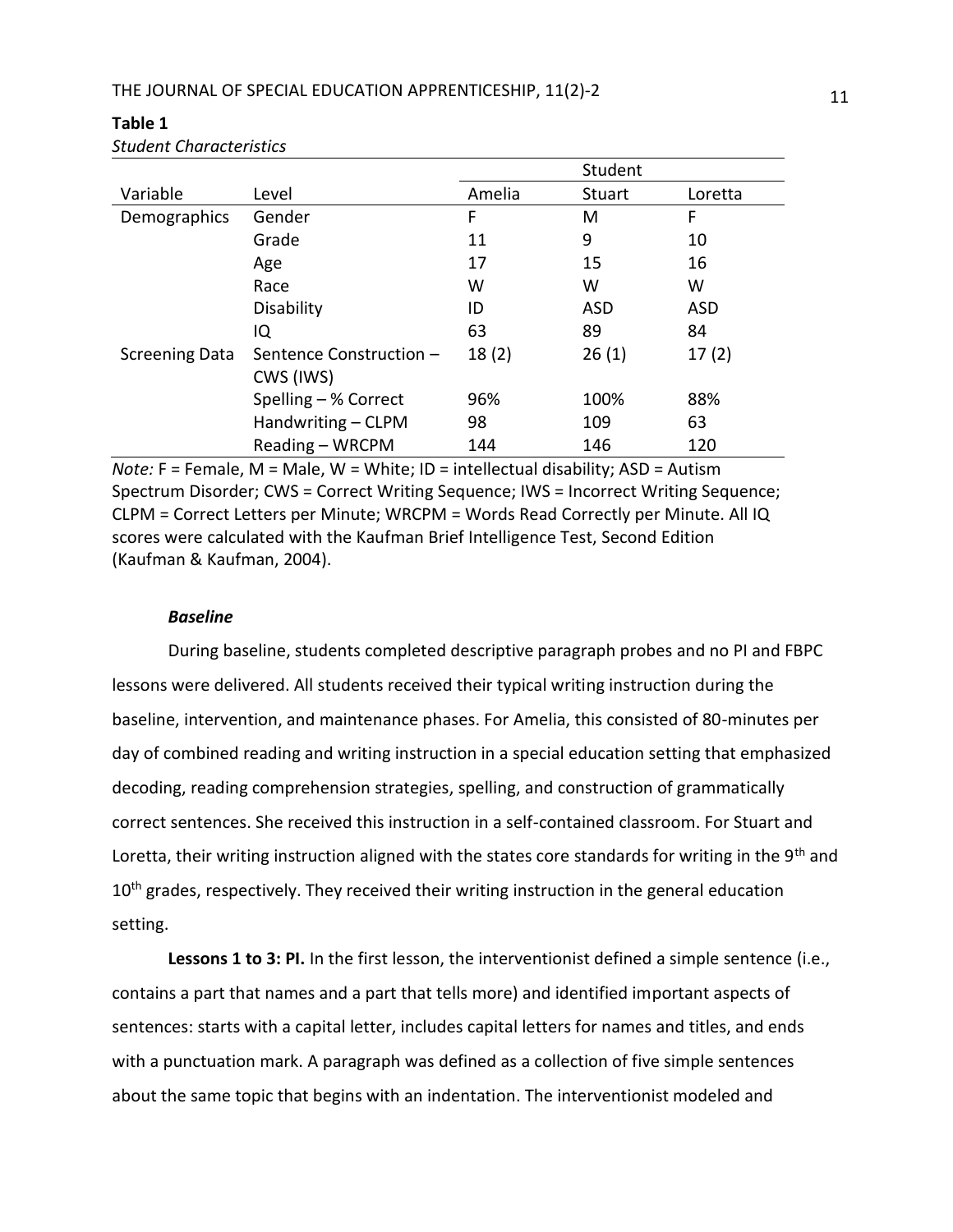students practiced identifying the part of a sentence that names someone or something and editing paragraphs for capitalization and punctuation errors. For example, the interventionist would read a paragraph that included capitalization and punctuation errors. The interventionist would then verbally identify those errors and physically model how to correct the error (e.g., crossing out the first letter of the sentence and writing the capital version). In addition, students practiced transforming present tense verbs into past tense. The interventionist ended the lessons by modeling paragraph-writing using a picture-word prompt and the paragraph text-writing rubric.

In the second lesson, students completed additional practice with content from the first lesson, but now the interventionists than in the previous lesson and students were responsible for providing independent vocal and written answers. In addition, the verb conjugation activity included irregular verbs. The lesson ended with students writing their own paragraphs to picture-word prompts with feedback from the interventionist using the rubric. For example, the interventionist would explicitly indicate that a student forgot to include an indentation and would ask the student to revise their paragraph.

The third and final lesson focused solely on paragraph-writing. First, students wrote a paragraph. Then, the interventionist evaluated the paragraph using the text-writing rubric and provided students with specific praise (e.g., praise for including an indentation) and error correction (e.g., identifying instances in which the student used inappropriate grammar). Next, students independently wrote paragraphs. Once the students were done writing, the interventionist again evaluated the paragraph. The lesson ended with a cumulative check-out activity that sampled instructional topics from all three lessons. Students completed the checkout activity independently and had to earn at least 90% on the activity to advance to the FBPC phase of the intervention. Amelia had to repeat the third lesson a single time before she achieved 90% on the check-out activity. Stuart and Loretta achieved 90% on their first attempt. Students completed probes from which the dependent variables were measured after every session.

**Lessons 4 to 13: FBPC.** At the beginning of the first FBPC lesson, the interventionist identified the performance goal of 42 points on the rubric. At the start of each FBPC lesson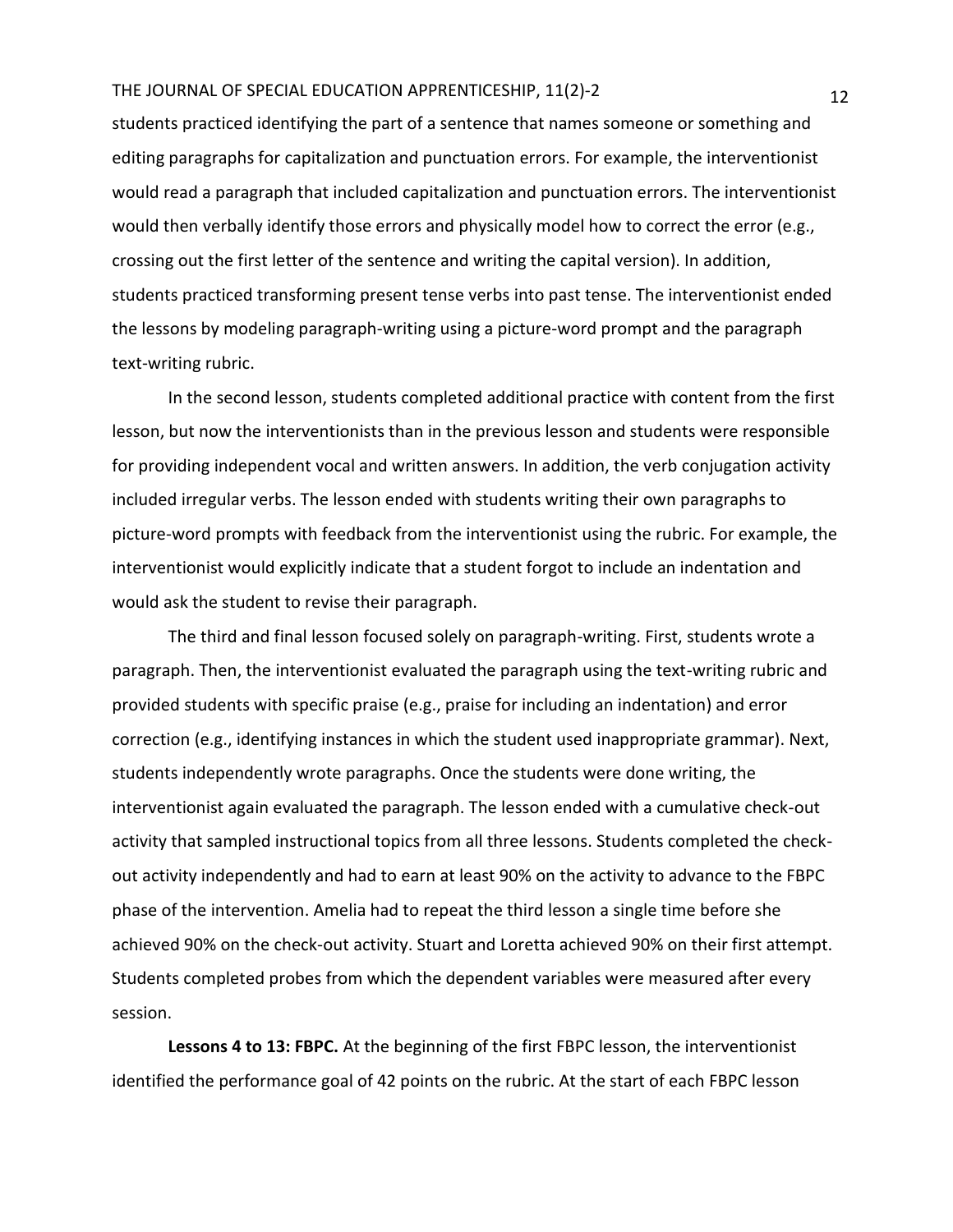thereafter, the interventionists reviewed the student's prior performance and re-stated the goal of at least 42 points on the rubric. The authors selected 42 as the goal because that value approximated a five-sentence paragraph with 90% accuracy. Students wrote their goal at the top of the page and were asked to vocally describe the picture-word prompts presented to them. Students were also asked to identify two additional words that described the pictures, which they wrote those next to the pictures. Then students began their first 3-minute practice trial. After the allotted time, the interventionist told students to stop. The interventionist provided performance feedback by scoring the paragraph with the rubric and corrected errors by vocally stating the correct response and having students make the correction. The interventionist praised correct aspects of the first practice trial and then placed it out of sight. Next, the participant completed another 3-minute practice trial with another copy of the identical picture-word prompts. The same picture-word prompts were used for both practice trials, but different picture-word prompts were used across lessons (i.e., Set A for Lesson 4, Set B for Lesson 5, etc.). After, the interventionist again provided performance feedback, error correction, and praise. The students identified their highest score, determined whether they met their goal, and graphed their performance. All three students ended FBPC after two lessons; each student earned more than 42 points on the paragraph rubric on one of their FBPC stimuli for their first and second sessions. Again, students completed probes from which the dependent variables were measured after every session.

With respect to total instructional lessons completed, Amelia completed six lesson (i.e., the three PI lessons, a repeat of the third PI lesson, and two FBPC sessions). Both Stuart and Loretta completed five instructional sessions (i.e., the three PI lessons and two FBPC sessions).

#### *Maintenance*

Maintenance data was collected for each student two weeks after the last FBPC lesson. No PI and FBPC lessons were delivered during the maintenance phase, and procedures mirrored the baseline phase.

#### **Fidelity of Implementation**

To aid the fidelity of the intervention, sessions were recorded with an audio-video camera. A graduate student who was trained on the intervention lessons reviewed 30% of the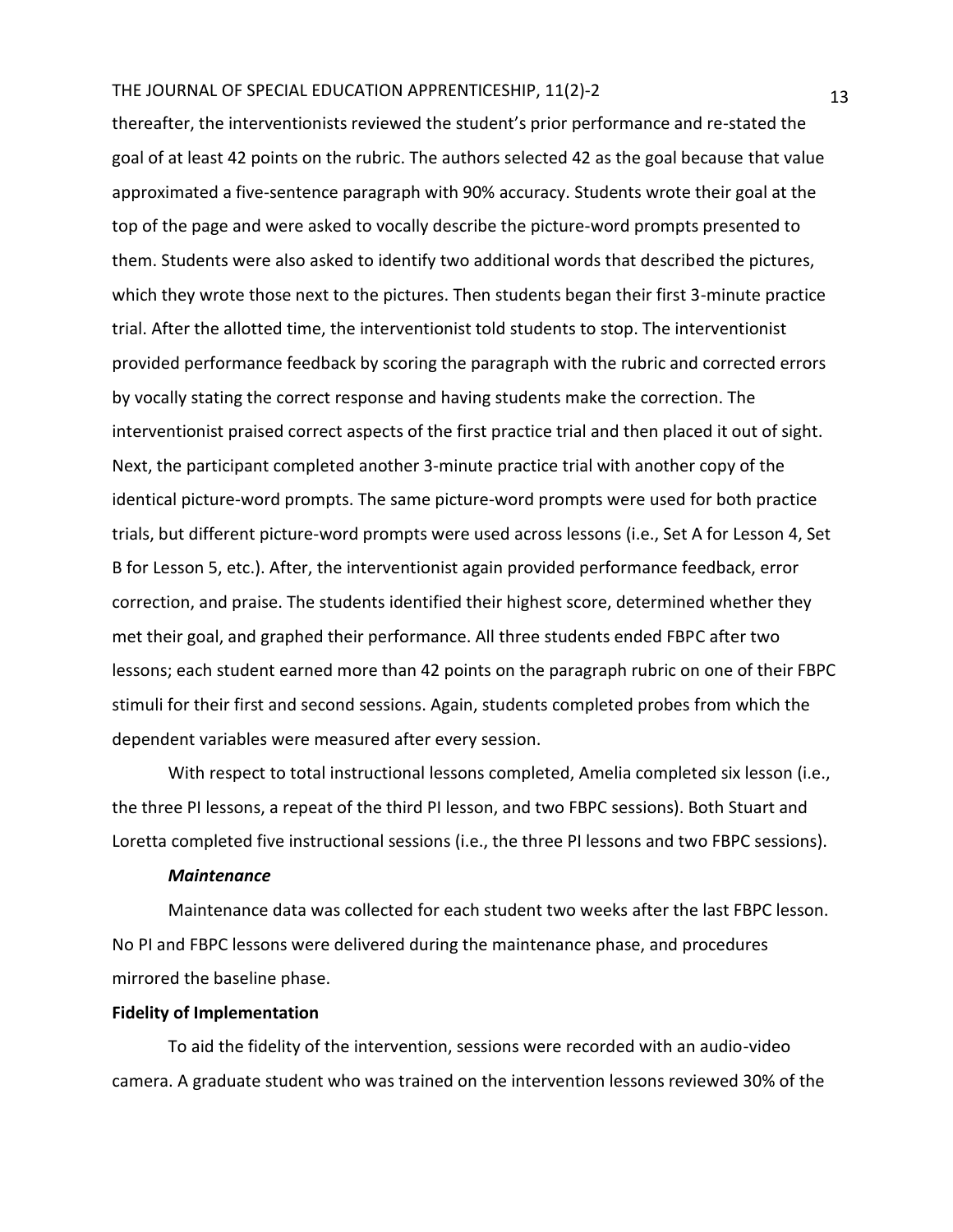recorded sessions across all phases. Using a checklist of instructional procedures, the observer found 95% fidelity for the investigation. All fidelity errors were due to complications with the video files: the device stopped recording before three of the sessions concluded. The unrecorded components of these lessons were scored as having no fidelity to obtain a conservative estimate.

#### **Treatment Acceptability**

On the last session, each student completed a three-item questionnaire about the intervention, which asked, "How do you feel about the instruction and timed practice with pictures and word prompts?", "How do you feel about your paragraph writing skills after the instruction and practice?", and "Is there anything you would change to the instruction or practice?" The first two questions were answered via a 1-4 Likert-style scale (1 = poor; 4 = great). The third question was an open-response item.

#### **Results**

Figures 1 and 2 present students' CWS/IWS and paragraph rubric data, respectively.

## **Correct and Incorrect Writing Sequences**

#### *Amelia*

During baseline, Amelia showed high levels of frequency with varying levels of inaccuracy. Her CWS data path showed an initial upward trend that later stabilized, with a mean of 38.6 CWS (Range: 32 – 47). Conversely, her IWS path showed an initial downward trend and ended with an upward trend, indicating that Amelia was beginning to make more errors on her baseline paragraphs. She averaged 5.8 IWS (Range: 4 – 9) during baseline. Amelia showed an immediate improvement during intervention: Her CWS data path changed in level, while her IWS path showed an overall downward trend. The data indicated that Amelia wrote more with greater accuracy compared to baseline. Her CWS average improved to 55.5 CWS (Range: 47 – 63), and her IWS average decreased to 3.3 IWS (Range:  $1-6$ ). Amelia did not maintain the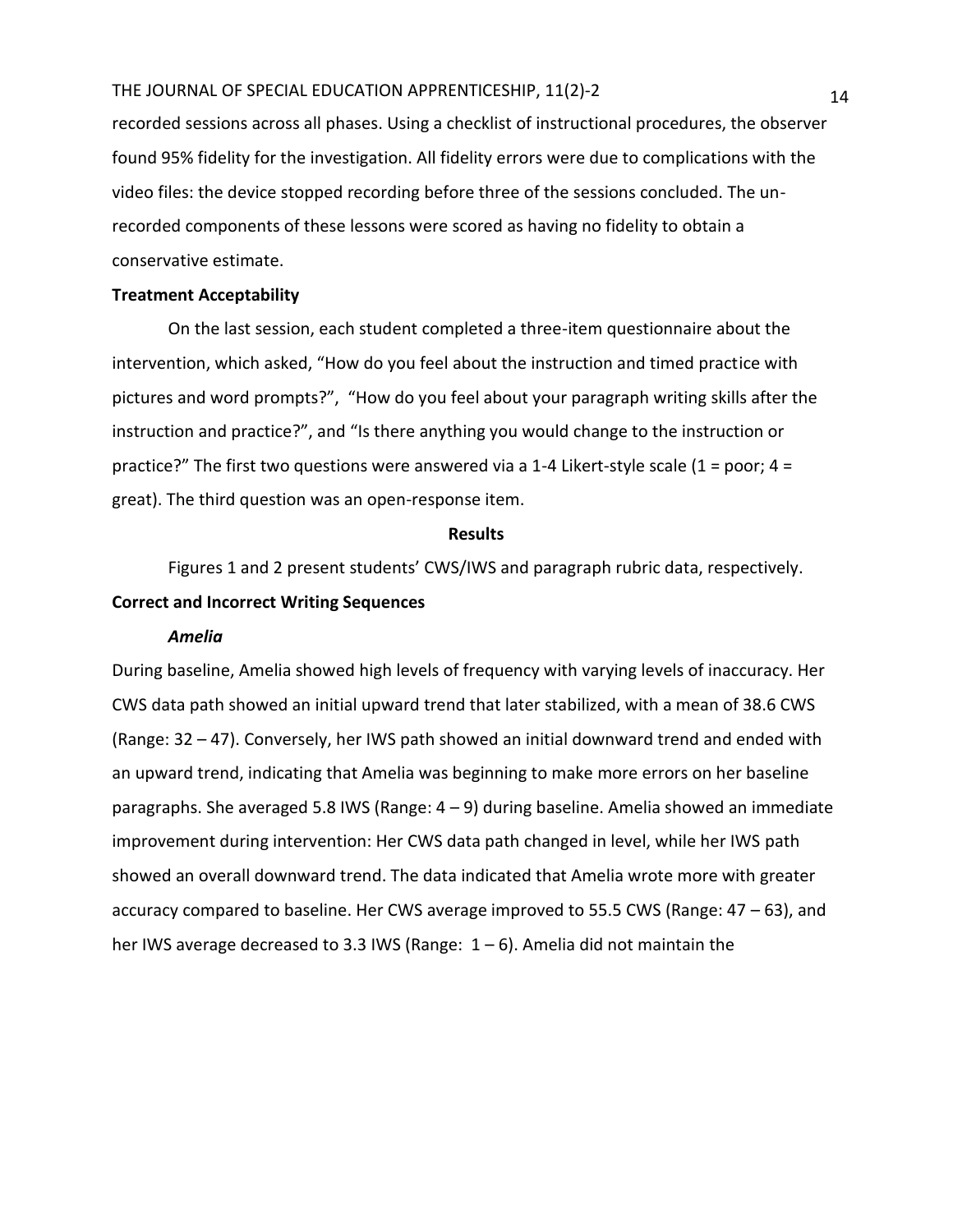## **Figure 2**

*Participants' Performance on Correct (Closed Circles) and Incorrect (X Symbol) Writing Sequences*

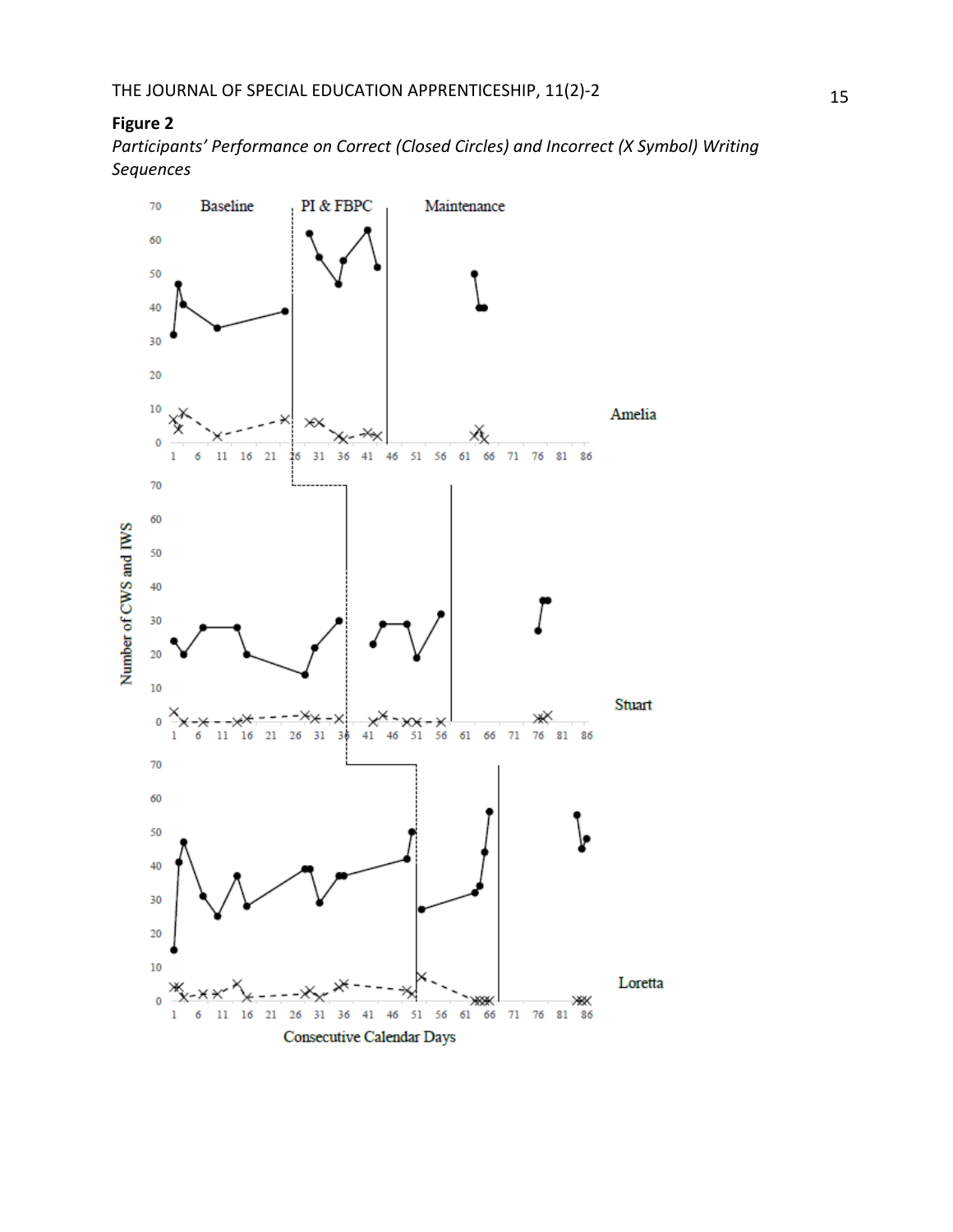

*Participants' Performance on the Paragraph Text -Writing Rubric* 

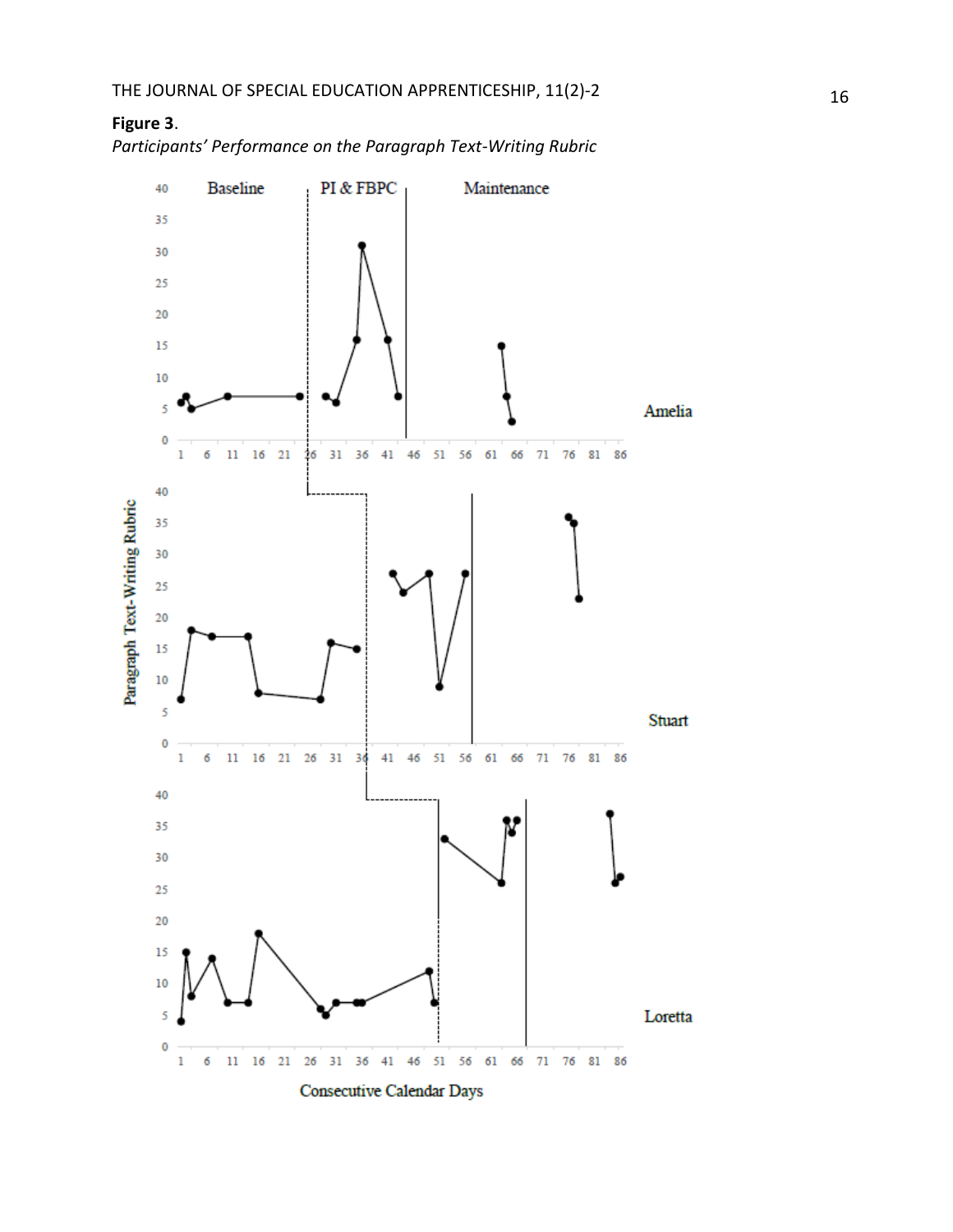same performance two weeks after intervention. Her CWS data path returned to near-baseline performance, but her IWS data path remained similar to her intervention-phase performance. Therefore, Amelia maintained an improved level of accuracy after intervention, averaging 43.3 CWS (Range:  $40 - 50$ ) and 2.3 IWS (Range:  $1 - 4$ ).

## *Stuart*

During baseline, Stuart produced a moderate amount of text with minimal errors. That is, he did not write much, but his writing was accurate. His CWS data path showed overall stability with some variability towards the end of baseline, and his IWS data path showed stability. He averaged 24.3 CWS (Range:  $16 - 31$ ) and 1.0 IWS (Range =  $0 - 3$ ) during the baseline phase. His intervention phase CWS and IWS data paths showed no change, indicating that Stuart wrote a similar amount during intervention with less variability. His average CWS and IWS showed a small improvement to 26.8 CWS (Range:  $19 - 32$ ) and 0.4 (Range:  $0 - 2$ ), respectively. Stuart maintained his performance and showed a modest improvement. His CWS data path showed an upward trend, with an improved average of 34.3 CWS (Range: 28 – 38). His IWS data path did not change from the intervention phase, suggesting that Stuart started to write more with greater accuracy. He averaged 1.3 IWS (Range:  $1 - 2$ ) during maintenance.

## *Loretta*

Loretta showed considerable variability in her CWS performance during baseline. Her CWS data path showed an overall upward trend that did not stabilize, while her IWS data path showed overall stability. That is, she was writing more with greater accuracy during baseline. She averaged 38.3 CWS (Range:  $19 - 52$ ) and 2.8 IWS (Range:  $1 - 5$ ). Her intervention phase data showed an initial drop CWS and an increase in IWS. That is, she initially wrote less with decreased accuracy. However, her CWS data path later showed a steep, upward trend. This indicates that she also wrote more during the probes during intervention. After her first intervention-phase probe, Loretta made no errors and was writing with perfect accuracy on most probes. Her average CWS and IWS were 40.0 (Range:  $32 - 56$ ) and  $1.4$  (Range:  $0 - 7$ ), respectively. Her maintenance performance was similar to her intervention performance. She showed less variability, and Loretta continued to make no errors. She averaged was 30.0 CWS (Range: 45 – 55) and 0.0 IWS (Range: 0).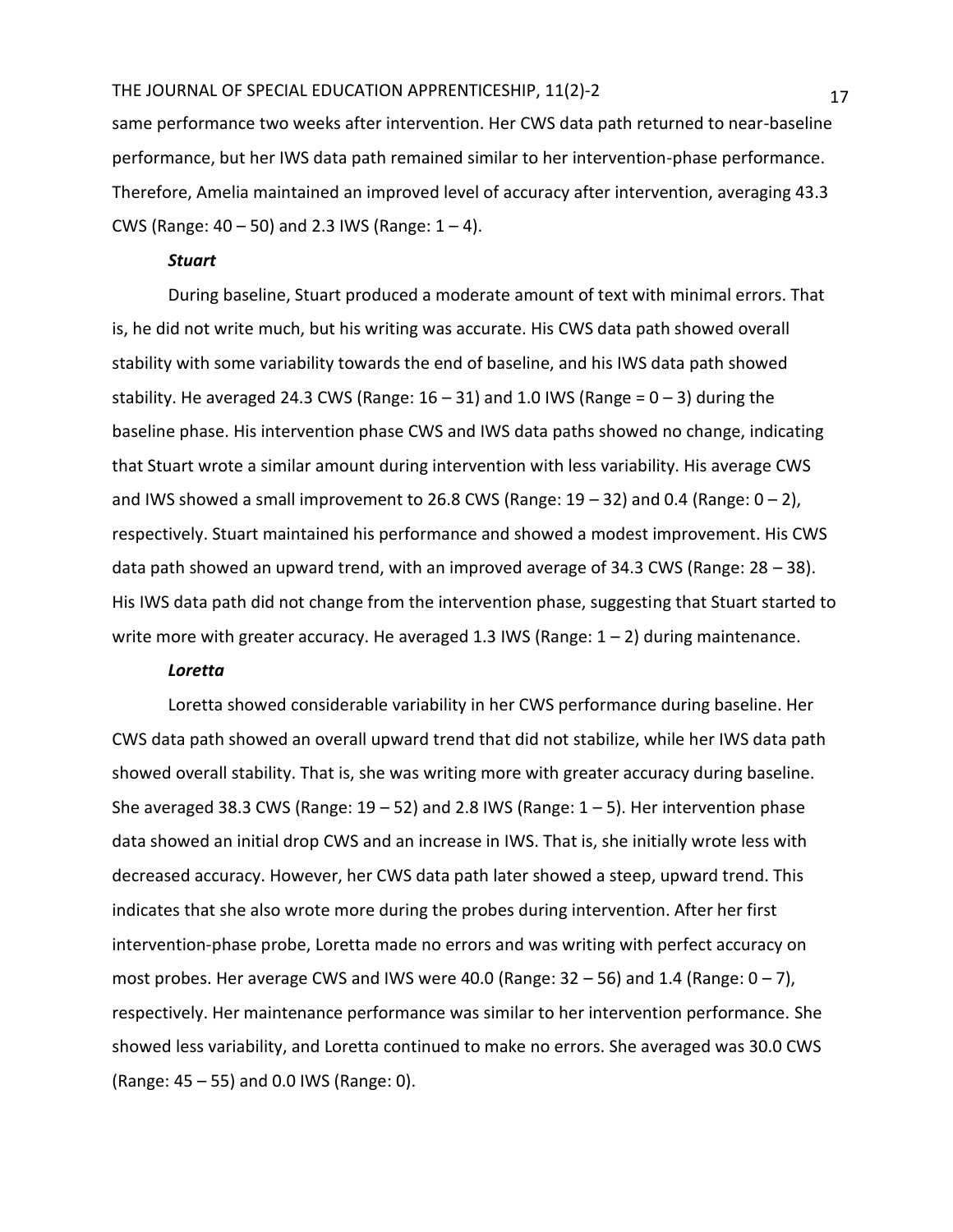#### **Paragraph Text-Writing Rubric**

#### *Amelia*

During baseline, Amelia often wrote a long run-on sentence, so she earned minimal points on grammar, capitalization, and punctuation. These low scores remained stable throughout baseline, averaging 6.4 points (Range:  $5 - 7$ ) during the phase. Amelia did not show an immediate change in rubric scores during intervention, but her data path showed an initial steep increase in performance. During this time, Amelia wrote more sentences and included punctuation and capitalization. However, her data then showed a steep, negative slope, with the final intervention data point returning to baseline-level. Her writing during these last probes mirrored her baseline writing: She often wrote one run-on sentence that was scored as a single sentence, and she lost additional points for errors with grammar, punctuation, and capitalization. Overall, she showed an increased average of 13.8 (Range:  $6 - 31$ ) on the rubric during the intervention phase. Amelia's maintenance data followed the same overall: the initial data point showed improvement, but the later data points returned to near baseline-level. She averaged 8.3 (Range:  $3 - 15$ ) on the rubric during this phase.

#### *Stuart*

During baseline, Stuart demonstrated an overall low but variable performance on the rubric. His paragraphs usually included appropriate grammar, capitalization, and punctuation, but he often wrote only two sentences. Overall, his baseline data path showed a slight downward trend with an average of 13.1 (Range:  $7 - 18$ ) on the rubric. During intervention, Stuart showed moderate improvement by maintaining appropriate grammar, capitalization, and punctuation and by writing more than two sentences. His data path showed a clear change in level: All but one of his intervention data points were higher than his baseline performance. He had an improved average paragraph rubric score of 22.8 (Range:  $9 - 27$ ) during intervention. Stuart showed a continued improvement during the maintenance phase by continuing to write more sentences and maintaining appropriate grammar, capitalization, and punctuation. Overall, he averaged 30.3 points (Range: 23 – 36) during the maintenance phase.

#### *Loretta*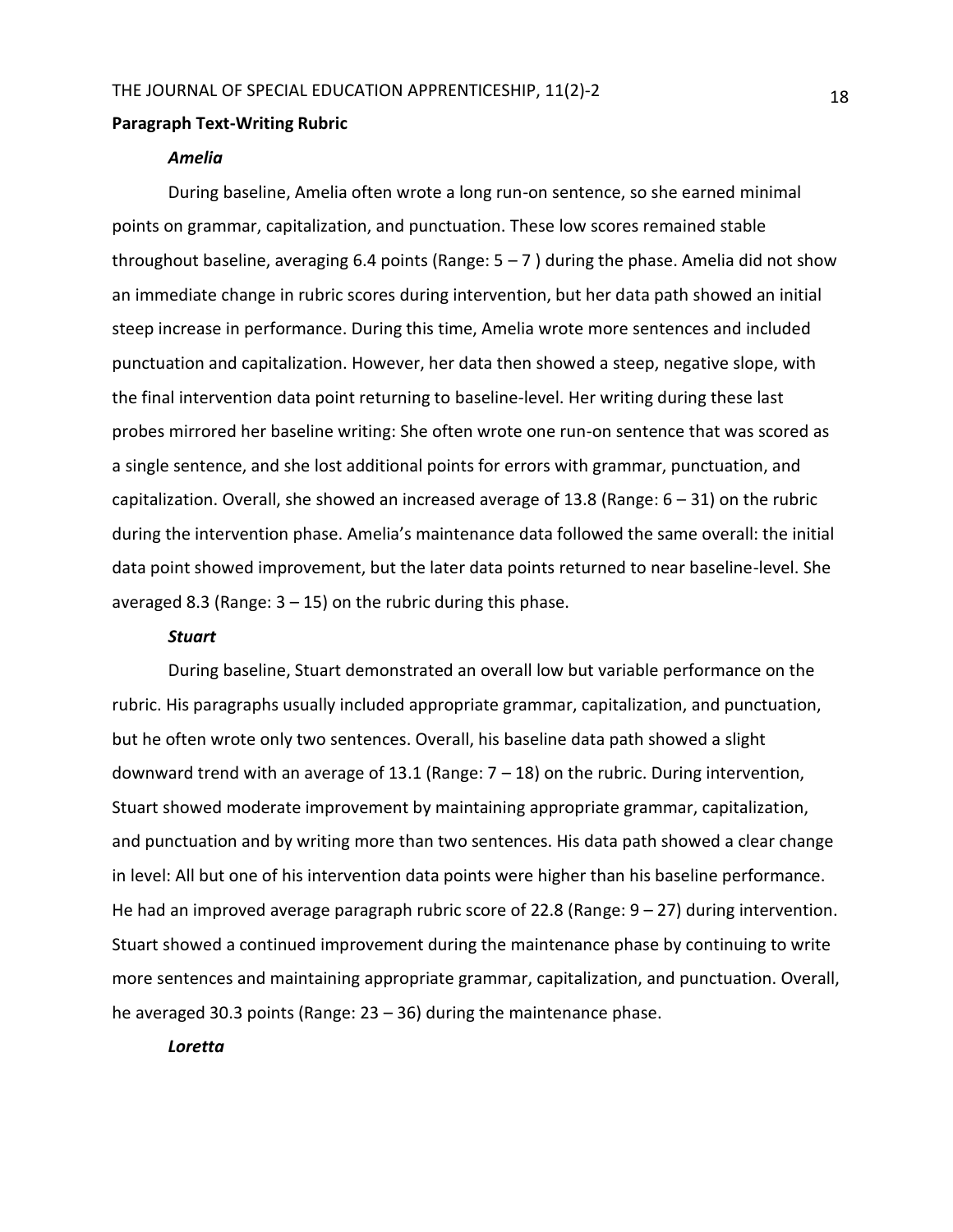During baseline, Loretta initially showed considerable variability, with overall low scores on the paragraph text-writing rubric. Her initial baseline paragraphs consisted of 1-2 sentences, one of which was typically a run-on sentence without punctuation. In addition, she inconsistently used appropriate grammar, specifically subject-verb agreement. Her performance eventually stabilized and averaged 8.6 (Range:  $4 - 18$ ) points on the rubric during baseline. Loretta demonstrated an immediate increase in performance during intervention: She consistently wrote 3-4 sentences with more appropriate grammar and punctuation. She occasionally included a run-on sentence that contributed to some variation in her performance. Consequently, all rubric scores were superior to baseline, and her average rubric score increased to 32.8 (Range: 26 – 36). Loretta sustained a similar level of performance two weeks later, averaging 30 points (Range: 26 – 37) on the rubric. Her maintenance phase paragraphs were typically 3-4 sentences long and included appropriate grammar and punctuation.

#### **Tau-U Effect Sizes**

We evaluated each of the student's baselines prior to calculating the Tau-U effect size. Vannest and Ninci (2015) recommend controlling for baselines that meet or exceed a Tau value of 0.30. Only Loretta's baseline proved to have a significant trend, so her individual contribution to the Tau-U effect size was modified to reflect this. The aggregated Tau-U effect sizes for each outcome measure ranged from moderate to large effects. The CWS (Tau-U: 0.45, SD = 0.42) and IWS (Tau-U: 0.51, SD = 0.42) were moderate, whereas the effect on the rubric score (Tau-U:  $0.79$ , SD = 0.42) was large.

## **Treatment Acceptability**

All students rated the instruction and timed practice as a 4 (great) on the 4-point Likertstyle scale (i.e., 1- poor to 4-great). In addition, students indicated that they felt positively about their paragraph writing skills after the intervention: Two students rated their postintervention skills as a 4 (great), and one student rated themselves as a 3 (good). Only one student completed the open-response item, writing, "It's all good."

#### **Discussion**

Writing skills are a critical component of academic, vocational, and social endeavors. Students with IDD can struggle with several aspects of written expression, including text-writing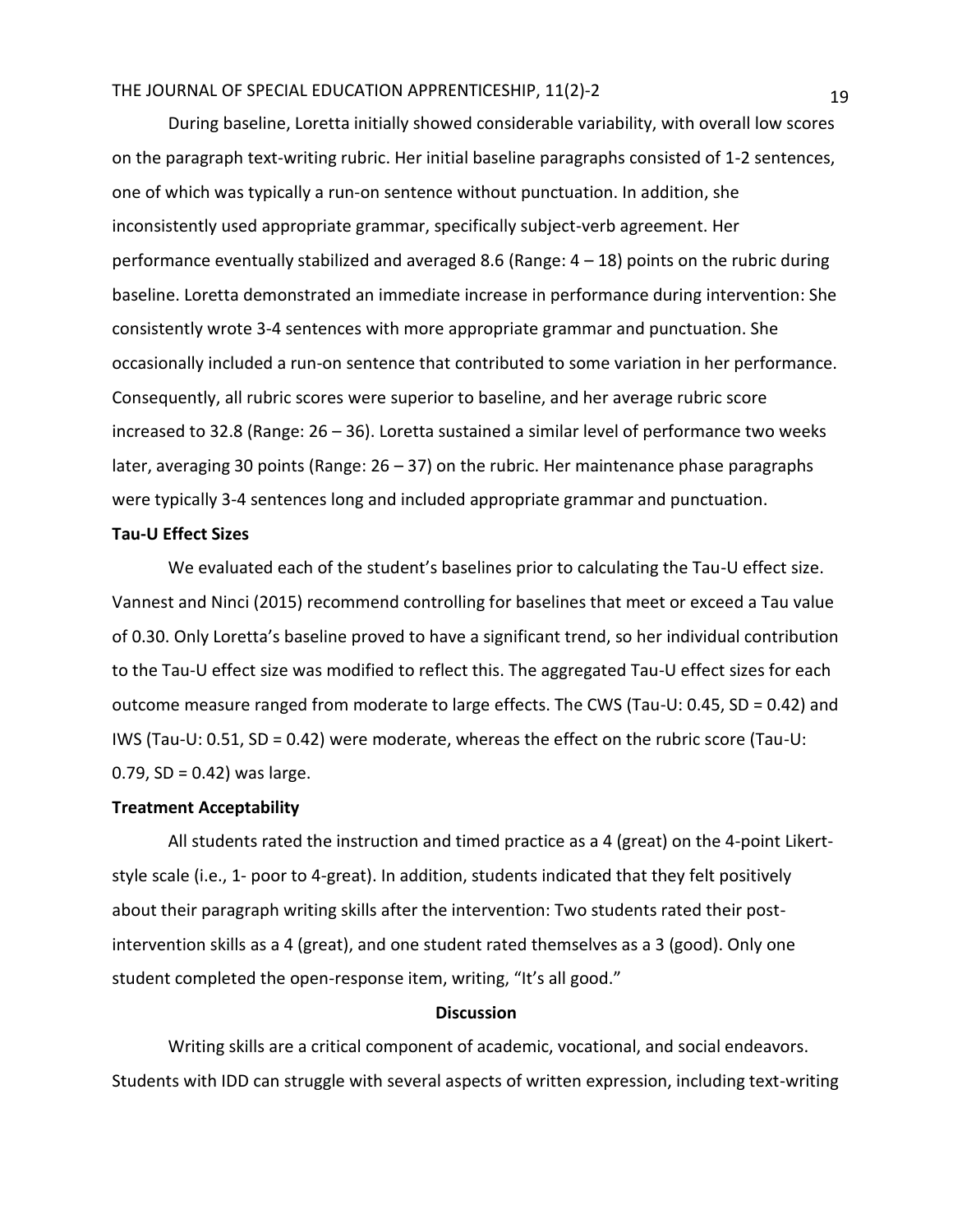within paragraphs. Unfortunately, there is a dearth of text writing interventions for students with IDD. To that end, the present study described a multi-component intervention of PI and FBPC designed to improve the accuracy and fluency of paragraph text-writing of adolescents with IDD.

Visual analysis of the data yielded a promising yet nuanced set of results. With respect to CWS and IWS, only Amelia showed an improvement: She showed growth in both the amount of text generated and her accuracy (i.e., she earned fewer IWS). During intervention, she her data showed a noticeable change in level with respect to how much she wrote (i.e., improved text generation). She also showed an improved level of accuracy. Conversely, Stuart and Loretta showed changes only with respect to accuracy. Stuart showed a minimal improvement in accuracy (he showed high levels of accuracy throughout the entire intervention), whereas Loretta demonstrated perfect accuracy for all intervention-phase probes except her first. However, neither student generated more text during intervention. The moderate Tau-U values for CWS and IWS (0.43 and 0.51, respectively) complement the results of the visual analysis.

With respect to the paragraph text-writing rubric, Stuart and Loretta showed an experimental effect, but Amelia showed a mixed effect. During the PI and FBPC phase, Stuart wrote paragraphs with more sentences using appropriate syntax/semantics, capitalization, and punctuation. Loretta wrote more sentences and showed improved syntax, particularly in her subject-verb agreement. These changes in their writing resulted in changes in the students' rubric data paths, particularly for Loretta who demonstrated a clear change in level. Amelia showed an initial change in performance as measured by the rubric, but this behavior quickly returned to baseline level. The Tau-U value (0.79) for the paragraph rubric was large, suggesting that, overall, the intervention led to a larger change in the paragraph text-writing rubric data.

The CWS, IWS, and rubric data combined show a nuanced set of results. Stuart and Loretta made no change with respect to the amount of text they wrote, but they did show improvements in overall accuracy. They also showed improvements with the text-writing skills measured by the paragraph text-writing rubric. That is, they tended to write shorter sentences with improved grammar, capitalization, and punctuation. Both students maintained intervention-level performance or greater two weeks after intervention. Alternatively, Amelia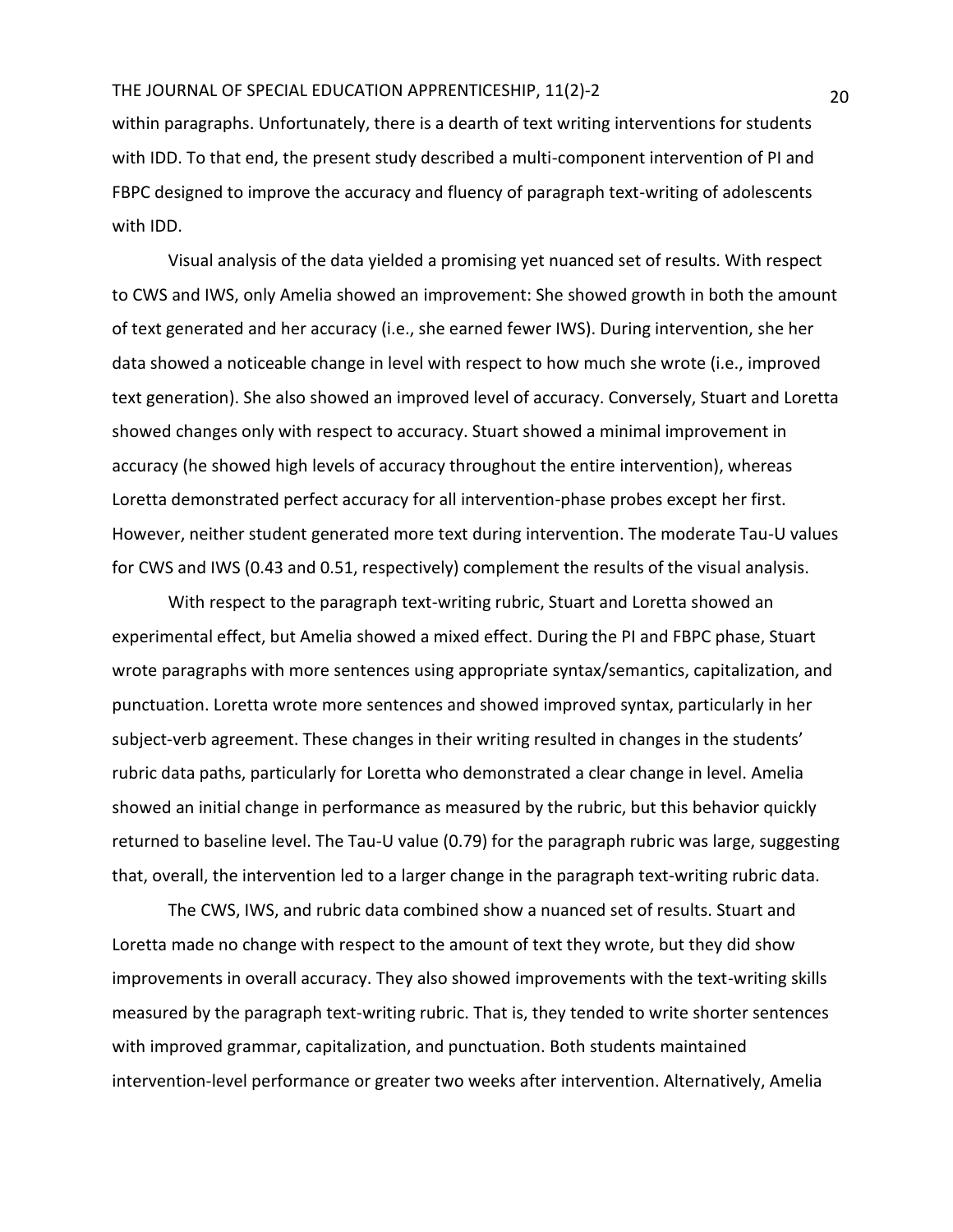showed an improvement in both text generation and accuracy, but she yielded no effects with respect to the paragraph rubric. Though she later reverted to baseline-level performance, she continued to write more. This suggests that the intervention led to an increase in text generation, but those increases did not guarantee improvement in the paragraph text-writing skills identified in the rubric.

Several factors may have influenced the results of this study. For Amelia, specific characteristics may have hindered a more robust performance on the paragraph text-writing rubric. She was the only student with an intellectual disability; her IQ was approximately 20 points lower than that of the other students. Comparatively, Stuart and Loretta had higher IQ scores and had a diagnosis of ASD. These students yielded experimental effects, whereas Amelia did not. Therefore, for students with more moderate needs, instruction and practice procedures may need to be further modified to promote the achievement of students with ID (Spooner et al., 2019). Second, the PI and FBPC intervention was delivered for a shorter duration than prior studies that used similar procedures for simple sentence text-writing. The intervention phase lasted approximately five lessons (i.e., two PI lessons and three FBPC lessons) and ended upon achievement of 42 points on the paragraph text-writing rubric, roughly corresponding to an indented, five-sentence paragraph with 90% accuracy. Prior research using similar procedures for sentence text-writing have typically lasted longer, approximately 10 to 15 lessons, and ended upon achievement of a performance criterion based a small sample of high-performing, typically developing writers (e.g., Datchuk et al., 2015). To promote additional gains in student achievement, more intervention lessons and a more stringent performance criterion set on local or national norms may be needed for paragraph text-writing.

The promising yet mixed results warrant caution when interpreting findings. However, overall results extend several complimentary lines of research. First, this study addresses the considerable gap in the literature regarding writing interventions for students with IDD. Most writing studies that include students with IDD focus on strategy use with dependent measures that examine holistic writing quality (Asaro-Saddler & Bak, 2012; Asaro-Saddler & Bak, 2014);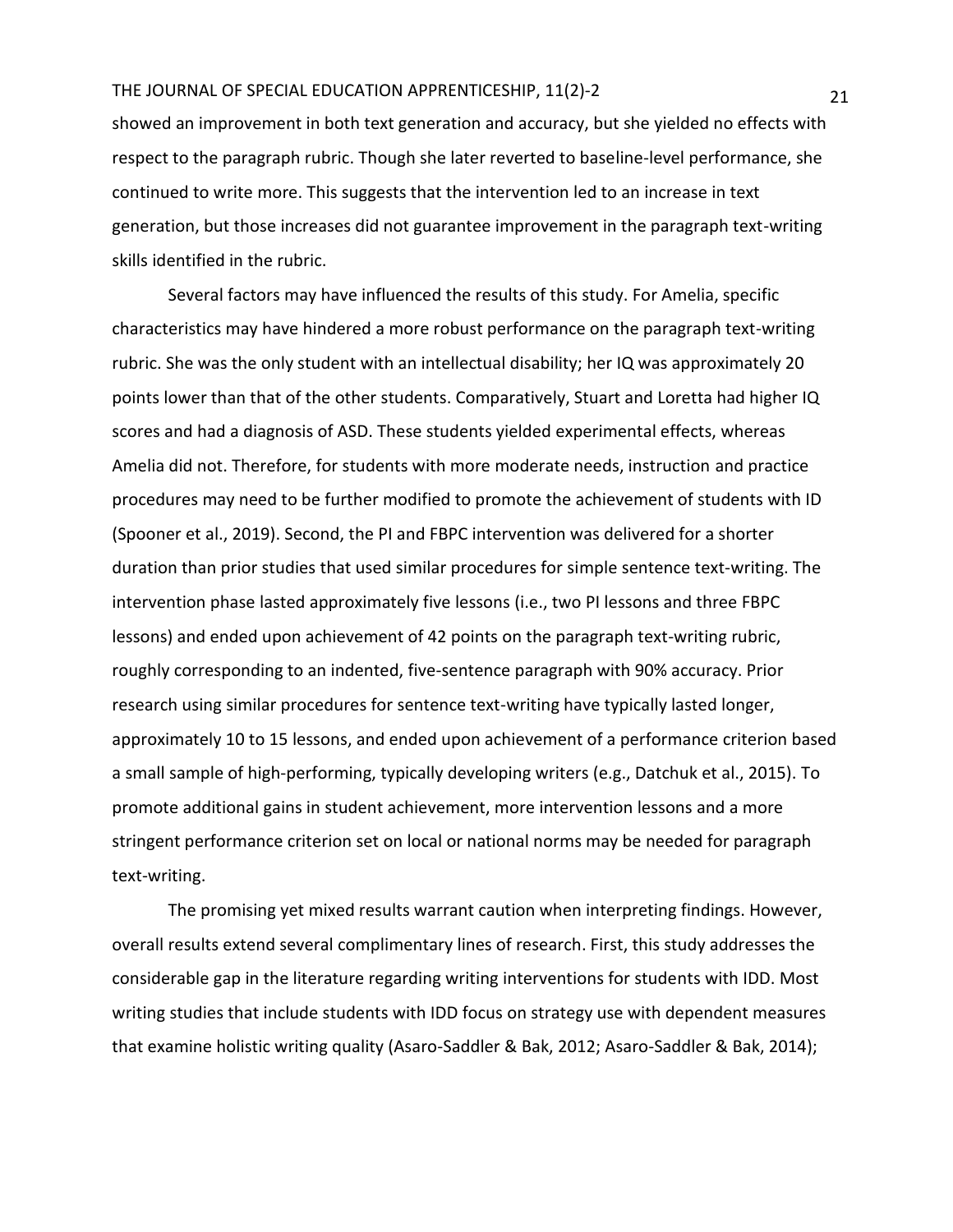no studies yet published have described a multicomponent intervention designed to improve students' text-writing skills at the discourse level.

Findings also extend research on the development of adolescent written expression (Berninger & Amtmann, 2003; Poch & Lembke, 2017) and the role of behavioral fluency (Kubina & Yurich, 2012). Prior to intervention, all students were nominated as adolescents struggling to compose paragraphs. Screening measures indicated students had proficiency with many skills related to paragraph text writing: simple sentence construction, spelling, handwriting, and reading (see Table 1). However, these skills did not coalesce into adequate paragraph textwriting. As a result of intervention that focused on extending these skills into accurate and fluent paragraph text writing, students improved their frequency of constructing multiple, related simple sentences with appropriate syntax/semantics, capitalization, and punctuation. These skills also maintained for two of the three students (Stuart and Loretta), suggesting fluency promoted an enduring change in writing performance.

Additionally, findings extend research on the use of explicit instruction procedures to teach text-writing to students with disabilities. Prior studies have found the use of explicit instruction steps of model-lead-test with picture-word prompts to be an efficient and effective means of improving the text writing of students with LD, EBD, and other writing challenges (Anderson & Keel, 2002; Datchuk, 2016; Viel-Ruma, et al., 2010; Walker, et al., 2005). The results of the present study extend this prior research and provides novel evidence that a combined intervention of explicit instruction and timed practice can improve the text writing abilities of young adults with IDD: both Stuart and Loretta yielded experimental effects.

Furthermore, the findings extend research that has paired explicit instruction with deliberate practice procedures to achieve fluency in text-writing. Prior research has used SI and FBPC procedures to achieve fluency in simple sentence text writing (Datchuk, 2017; Datchuk, 2017; Datchuk et al., 2015). The present study used similar procedures with two key differences. First, the present study focused on timed practice composing descriptive paragraphs of at least five simple sentences to a series of related picture-word prompts (e.g., a person washing their dog). Prior studies did not address paragraph composition and instead focused on construction of multiple, unrelated simple sentences (e.g., Datchuk et al., 2015).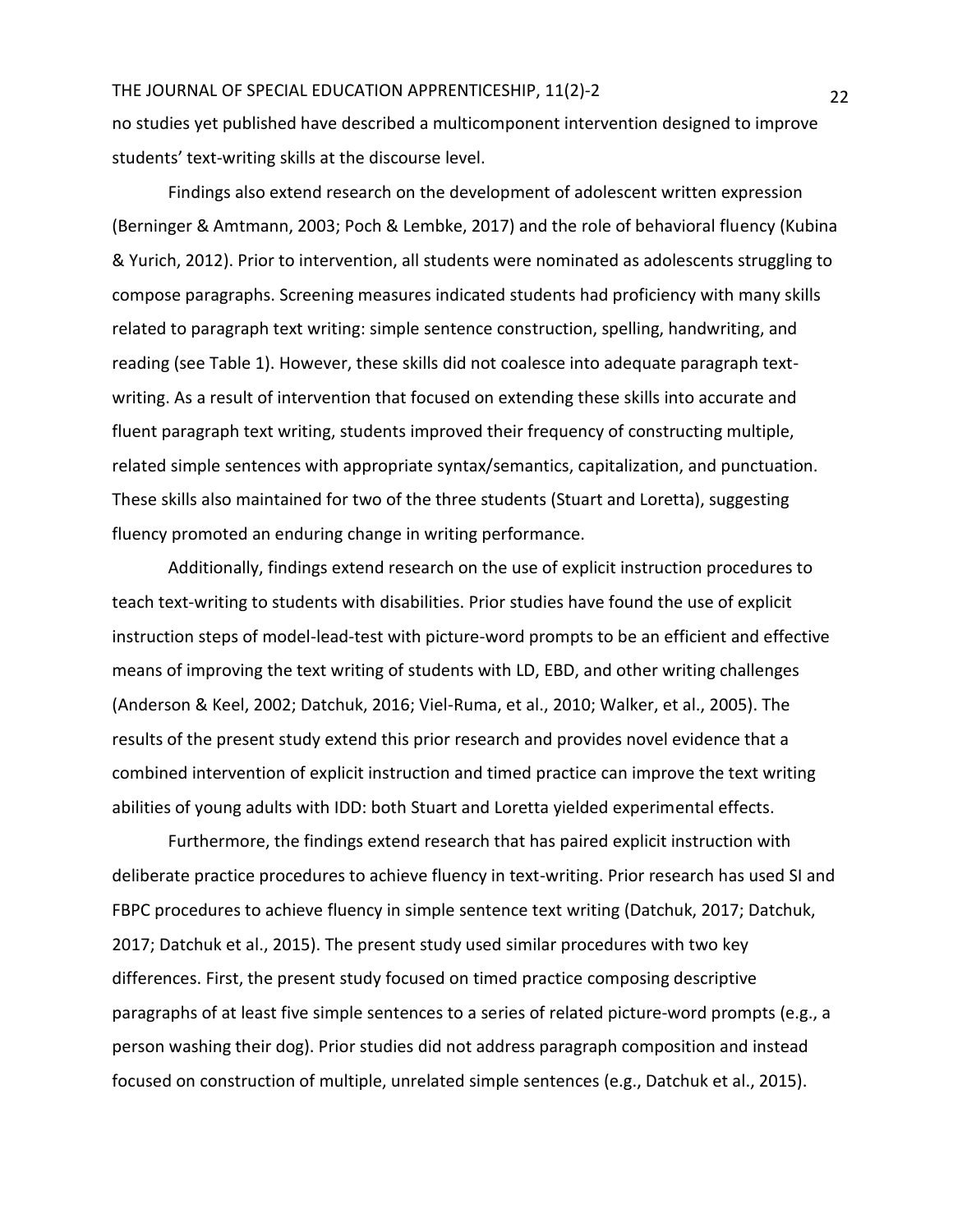Second, text-writing was measured with a paragraph text-writing rubric to better capture the effects of intervention. Previous studies have used either traditional or modified CWS/IWS measures (e.g., Datchuk, 2017). However, CWS measures adjacent units that are spelled correctly and grammatically appropriate (Romig et al., 2017) but does not capture the appropriateness of the units within the context of the entire composition. That is, students who write long, run-on sentences may earn a high number of CWS and correcting the composition for appropriate punctuation may add little to the CWS total. For example, Amelia's baseline paragraphs consisted of long, run-on sentences and would have received a large number of CWS. Her increased use of punctuation her additional sentences during intervention would have resulted in negligible increases in her CWS scores despite the improvement in punctuation.

#### **Limitations and Future Directions**

The study contains several limitations. First, Loretta did not achieve stability on her CWS data prior to the start of intervention, which has occurred in previous studies (e.g., Viel-Ruma et al., 2010). This would make it impossible to attribute any changes to intervention alone. However, no apparent changes were observed. Second, only three students participated, one of whom (Amelia) differed from the other two students on several characteristics (e.g., IQ). Future researchers should seek to include a larger sample of more homogenous students. Third, the paragraph text-writing rubric did not explicitly measure aspects of transcription (i.e., handwriting and spelling) because it fell outside the scope of intervention. Transcription can account for a significant proportion of variance in text-writing (Limpo et al., 2016), and future research could include such a measure.

### **Implications for Practice**

Results from this study support several recommendations. First, the paragraph textwriting of students with IDD may improve following short, supplemental intervention. These short lessons (15 – 25 minutes) can complement core writing instruction. Second, explicit instruction and timed practice procedures may be an effective way to improve multiple skills related to paragraph text-writing, including the number of sentences with appropriate grammar, capitalization, and punctuation. Explicit instruction emphasizes accuracy and uses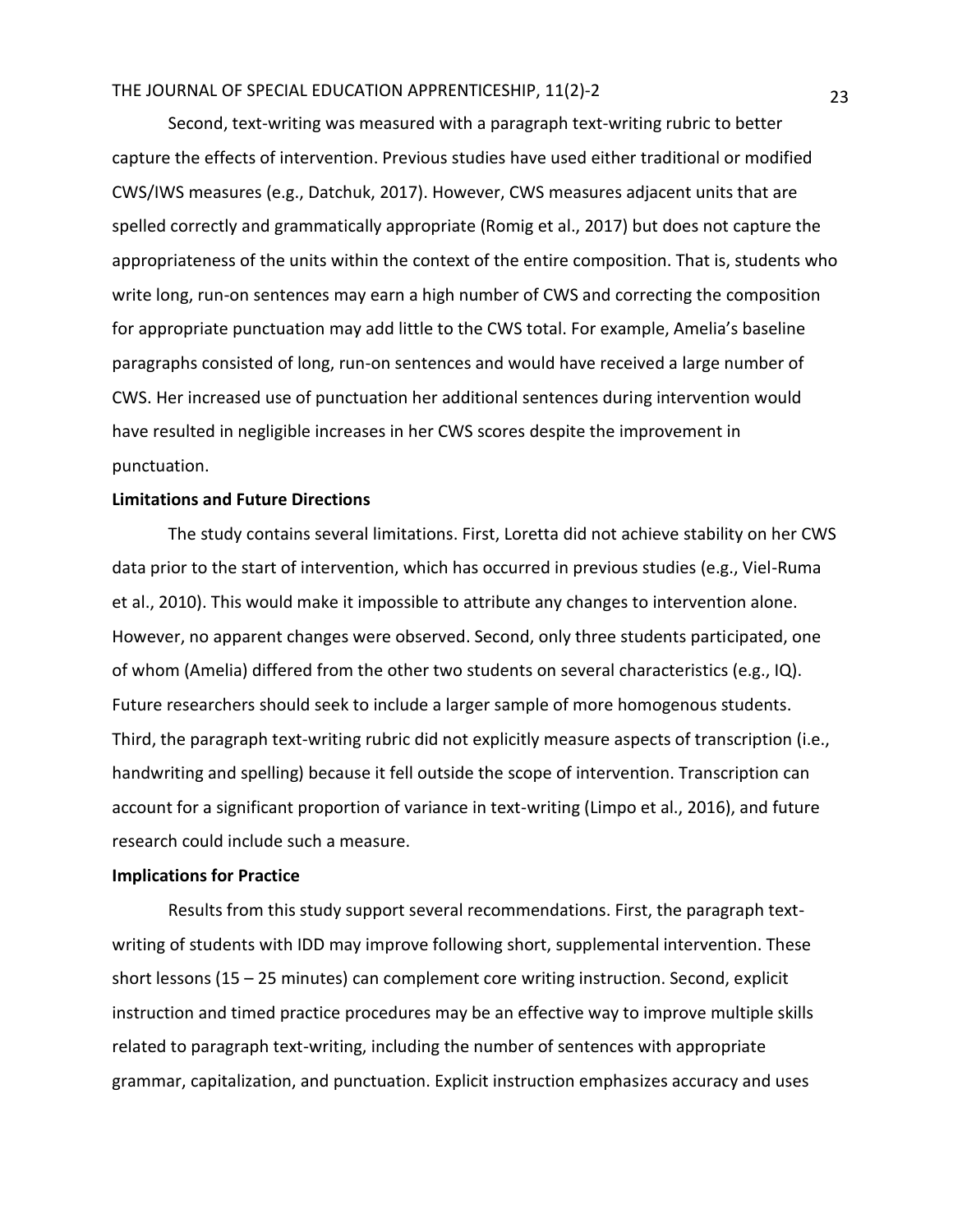model-lead-test delivery steps and can feature picture-word prompts to aid student writing. Timed practice emphasizes fluency and entails short, timed writing with performance feedback, error correction, and praise. Third, some students may need further modifications (e.g., increased lesson duration, additional lessons, more ambitious goals) based upon individual characteristics.

#### **Conclusion**

Research shows that students with IDD can struggle to develop important writing skills. Most writing research for this population focuses on the use of essay and story-writing strategies. This investigation demonstrates that an intervention with explicit instruction, timed practice, and picture-word prompts has the potential to improve the accuracy and fluency of the paragraph text writing of learners with IDD. However, further attention to the development and evaluation of writing interventions for these learners is warranted.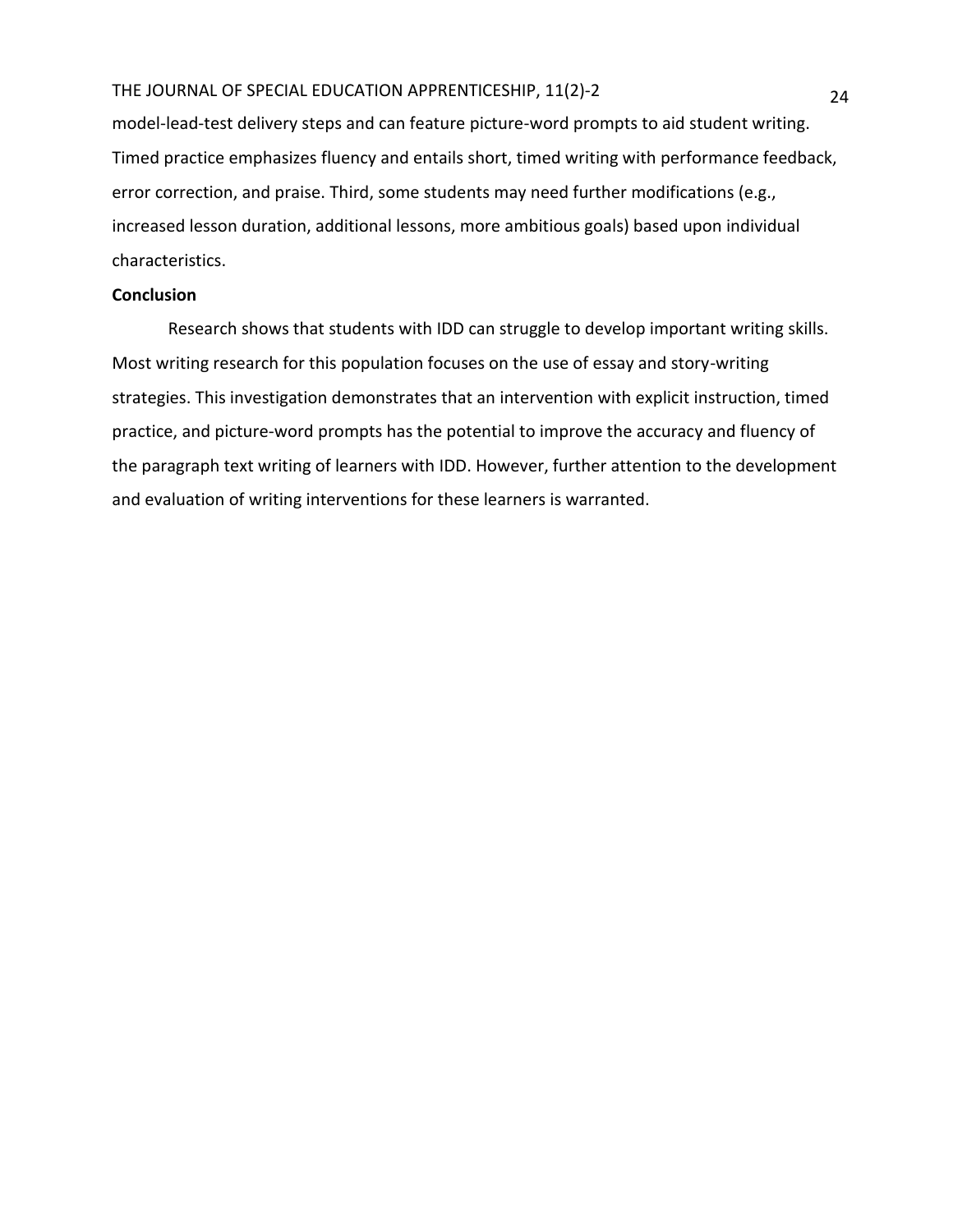#### **References**

- Anderson, D. M., & Keel, M. C. (2002). Using "reasoning and writing" to teach writing skills to students with learning disabilities and behavioral disorders. *Journal of Direct Instruction, 2*(1), 49-55.<https://eric.ed.gov/?id=EJ650270>
- Archer, A., & Hughes, C. (2011). *Explicit instruction: Efficient and effective teaching.* New York, NY: Guilford Press.
- Asaro-Saddler, K., & Bak, N. (2012). Teaching children with high-functioning autism spectrum disorders to write persuasive essays. *Top Language Disorders*, *32*(4), 361-378. <https://doi.org/10.1097/TLD.0b013e318271813f>
- Bangert-Drowns R. L., Hurley, M. M., & Wilkinson, B. (2004). The effects of school-based writing-to-learn interventions on academic achievement: A meta-analysis. *Review of Educational Research, 74*(1)*,* 29-55.<https://doi.org/10.3102/00346543074001029>
- Berninger, V. W., & Amtmann (2003). Preventing written expression disabilities through early and continuing assessment and intervention for handwriting and/or spelling problems: Research into practice. In H. L. Swanson, K. R. Harris, & S. Graham (Eds.), *Handbook of learning disabilities* (pp. 345-363). New York, NY: Guilford Press.
- Datchuk, S. M. (2016). Writing simple sentences and descriptive paragraphs: Effects of an intervention on adolescents with writing difficulties. *Journal of Behavioral Education, 25*(2), 166-188.<https://doi.org/10.1007/s10864-015-9236-x>
- Datchuk, S. M. (2017). A direct instruction and precision teaching intervention to improve the sentence construction of middle school students with writing difficulties. *The Journal of Special Education, 51*(2), 62-71.<https://doi.org/10.1177/0022466916665588>
- Datchuk, S., & Kubina, R. M. (2013). A review of teaching sentence-level writing skills to students with writing difficulties and learning disabilities. *Remedial and Special Education, 34*(3), 180-192.<https://doi.org/10.1177/0741932512448254>
- Datchuk, S., Kubina, R. M., & Mason, L. H. (2015). Teaching simple sentence construction with acquisition and frequency building to a performance criterion to students with learning disabilities. *Exceptionality, 23*(1)*,* 34-53. <https://doi.org/10.1080/09362835.2014.986604>
- Datchuk, S. M., & Rodgers, D. B. (2019). Text writing within simple sentences: A writing fluency intervention for students with high-incidence disabilities. *Learning Disabilities Research and Practice, 34*(1), 23-34.<https://doi.org/10.1111/ldrp.12185>
- Gabig, C. (2008). Verbal working memory and story retelling in school-age children with autism. *Language, Speech, and Hearing Services in Schools, 39*(4), 498-511. [https://doi.org.10.1044/0161-1461\(2008/07-0023\)](https://doi.org.10.1044/0161-1461(2008/07-0023))
- Gansle, K. A., Noell, G. H., VanDerHeyden, A. M., Naquin, G. M., Slider, N. J. (2002). Moving beyond total words written: The reliability, criterion validity, and time cost of alternate measures for curriculum-based measurement in writing. *School Psychology Review, 31,*  477-497.<https://doi.org/10.1080/02796015.2002.12086169>
- Garcia, E., Crespo, P., & Bermúdez, I. (2017). Writing an independently composed sentence by Spanish-speaking children with and without poor transcription skills: A writing-level match design. *Journal of Learning Disabilities, 50*, 511-521. <https://doi.org/10.1177/0022219416633862>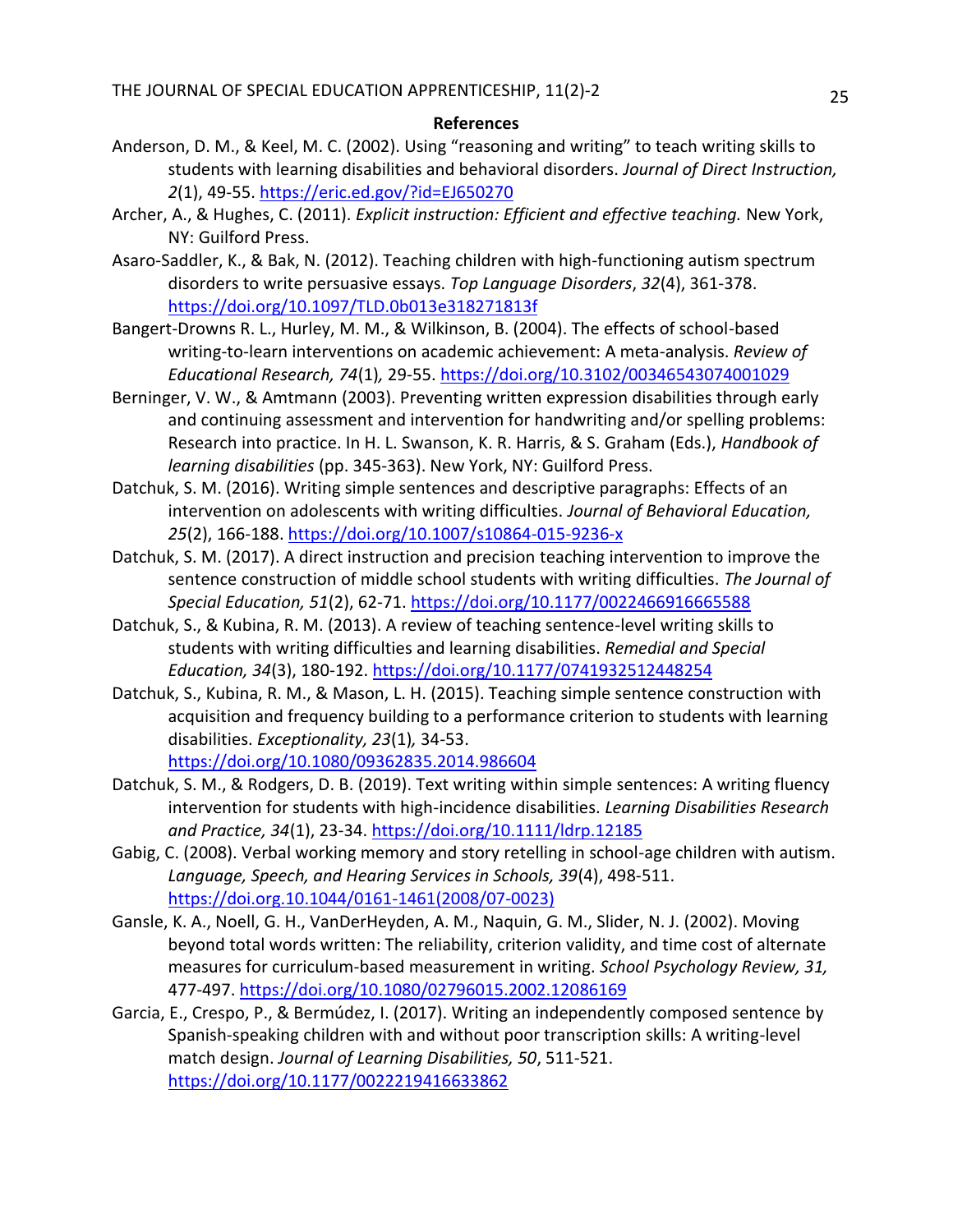- Gargiulo, R. M., & Bouck, E. C. (2018). *Special education in contemporary society: An introduction to exceptionality.* (6<sup>th</sup> ed.). Los Angeles, CA: Sage.
- Graham, S., & Hebert, M. (2011). Writing to read: A meta-analysis of the impact of writing and writing instruction on reading. *Harvard Educational Review, 81*(4), 710-744. <https://doi.org/10.17763/haer.81.4.t2k0m13756113566>
- Hosp, J. L., Hensley, K., Huddle, S. M., & Ford, J. W. (2014). Using curriculum-based measures with postsecondary students with intellectual and developmental disabilities. *Remedial and Special Education, 35*(4), 247-257.<https://doi.org/10.1177/0741932514530572>
- Joseph, L. M., & Konrad, M. (2008). Teaching students with intellectual or developmental disabilities to write: A review of the literature. *Research in Developmental Disabilities, 30,* 1-19.<https://doi.org/10.1016/j.ridd.2008.01.001>
- Kaufman, A. S., & Kaufman, N. L. (2004). *Kaufman brief intelligence test*. John Wiley & Sons, Inc.
- Kazdin, A. E. (2011). *Single-case research designs: Methods for clinical and applied settings* (2nd ed.). New York: Oxford University Press.
- Kim, Y-S., Gatlin, B., Al Otaiba, S., & Wanzek, J. (2018). Theorization and an empirical investigation of the component-based and developmental text writing fluency construct. *Journal of Learning Disabilities, 51*(4), 320-335*.*  <https://doi.org/10.1177/0022219417712016>
- Kubina, R. M., & Yurich, K. K. L. (2012). *The precision teaching book*. Lemon, PA: Greatness Achieved.
- Limpo, T., Alves, R. A., Connelly, V. (2016). Examining the transcription-writing link: Effects of handwriting fluency and spelling accuracy on writing performance via planning and translating in middle grades. *Learning and Individual Differences, 53,* 26-36. <http://dx.doi.org/10.1016/j.lindif.2016.11.004>
- Menyuk, P., & Quill, K. (1985). Semantic problems in autistic children. In E. Schopler & G. B. Mesibov (Eds.), *Communication problems in autism* (pp.127-145). New York: Plenum Press. [https://link.springer.com/chapter/10.1007/978-1-4757-4806-2\\_8](https://link.springer.com/chapter/10.1007/978-1-4757-4806-2_8)
- Monroe, B. W., & Troia, G. A. (2006). Teaching writing strategies to middle school students with disabilities. *The Journal of Educational Research, 100*(1), 21-33. <https://doi.org/10.3200/JOER.11.1.21-33>
- Moore, S. T. (2002). Asperger syndrome and the elementary school experience. Shawnee Mission, KS: Autism Asperger Publishing Company.
- National Center for Education Statistics. (2015). *NAEP data explorer*. Washington, DC: Institute of Education Sciences.
- National Commission on Writing in America's Schools and Colleges. (2004). *Writing: A ticket to work . . . or a ticket out.* New York, NY: The College Board. <https://archive.nwp.org/cs/public/print/resource/2540>
- Parker, R., I., Vannest, K. J., Davis, J. L., & Sauber, S. B. (2011). Combining nonoverlap and trend analysis for single-case research: Tau-U. *Behavior Therapy, 42*(2), 284-299. <https://doi.org/10.1016/j.beth.2010.08.006>
- Penner-Williams, J. Smith, T. E. C., & Gartin, B. C. (2009). Written language expression: Assessment instruments and teacher tools. *Assessment for Effective Intervention, 34*(3), 162-169.<https://doi.org/10.1177/1534508508318805>